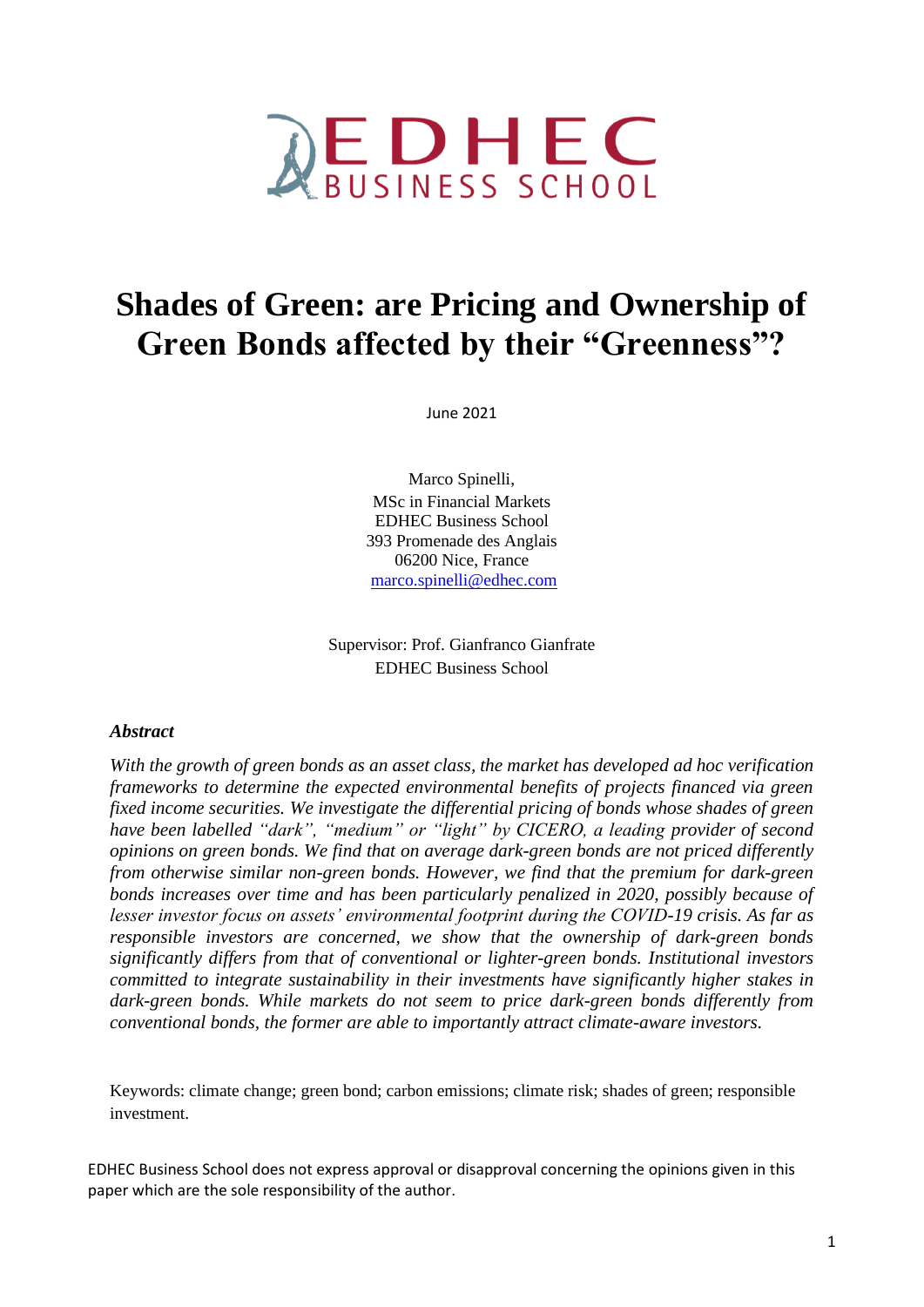# **Table of Contents**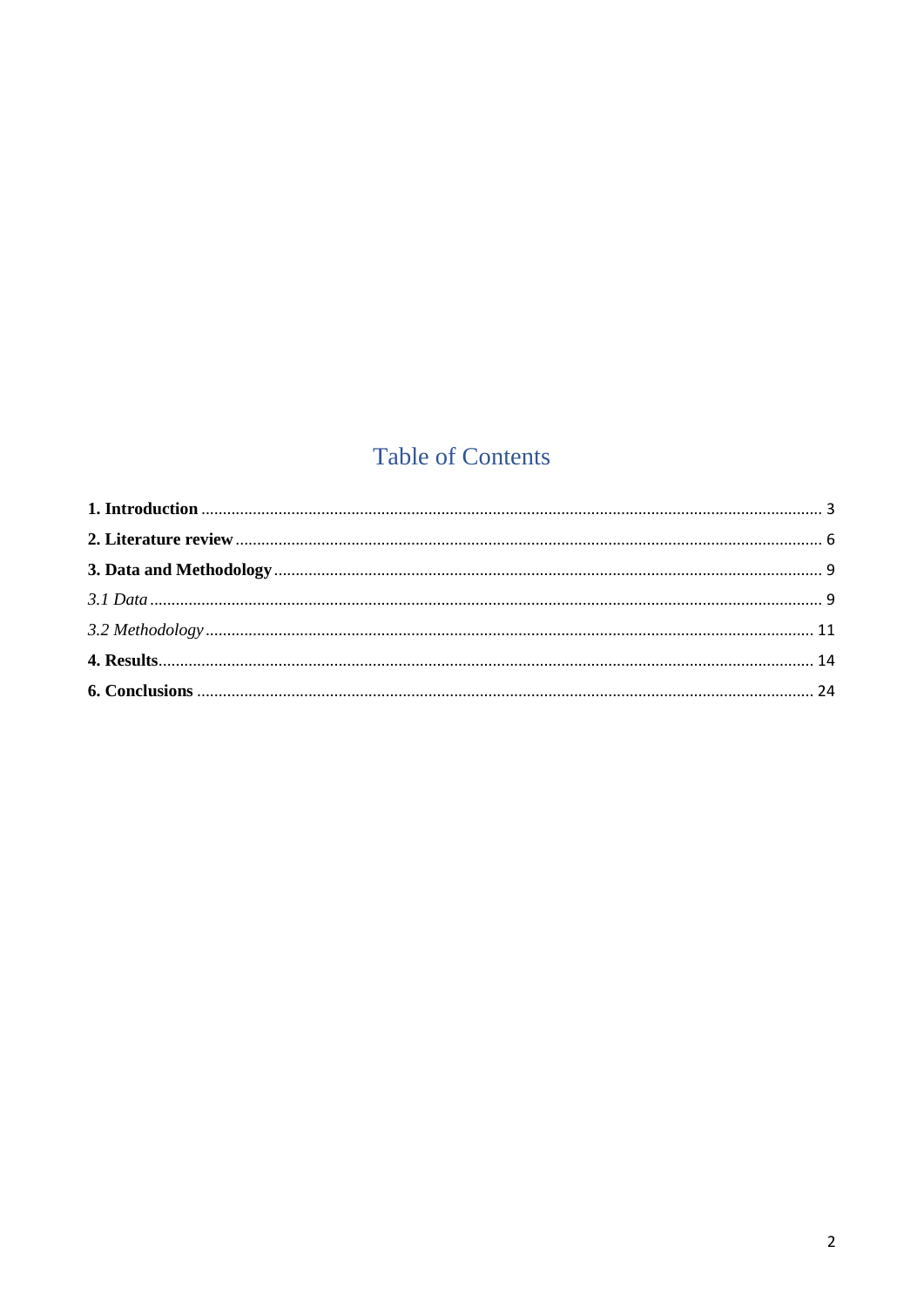#### <span id="page-2-0"></span>**1. Introduction**

While all countries committed under the Paris Agreement to limit global temperature rise to 1.5<sup>°</sup>C-2˚C, the major question remains how the world can achieve this temperature goal. IPCC (2018) finds that "rapid, far-reaching and unprecedented changes in all aspects of society" must happen to ensure targeted temperature. Those changes will require profound transitions in land, energy, industry, buildings, transport, and cities.

The financial system will be crucial to support and to accelerate investments in the clean energy and technologies needed to decarbonise the economy. This is why the 196 participating countries in the Paris Agreement committed to "make finance flows consistent with a pathway towards low greenhouse gas emissions and climate-resilient development" in order to hold the increase in the global average temperature to well below 2° C above pre-industrial levels.

IPCC (2018) estimates that those "finance flows" amount to about \$2.4 trillion (roughly, 2.5% of the global Gross Domestic Product annually) between 2016 and 2035. Such enormous figure is also consistent with the analysis by the OECD (2017), according to which approximately \$103 trillion of additional investments will be required between 2016 and 2030 to meet global development needs in a way that is climate compatible. Similarly, McKinsey (Woetzel et al., 2016) anticipates cumulative needs for about USD 49 trillion, excluding primary energy and energy efficiency, between 2016 and 2030. Batthacharya et al. (2016) estimates these infrastructural needs to be between USD 75 and 86 trillion, including primary energy and energy efficiency. All the estimates imply that a large portion of the global financial system needs to be activated to prevent the ultimate climatic collapse.

The IPCC report is an alarming warning and it implicitly confirms the unprecedented investment opportunity that can be unlocked when sustainable finance becomes mainstream. With banks having restricted lending capabilities and public budgets under strain in many countries, *private* sector sources of capital need to be engaged and green bonds are considered among the key instruments to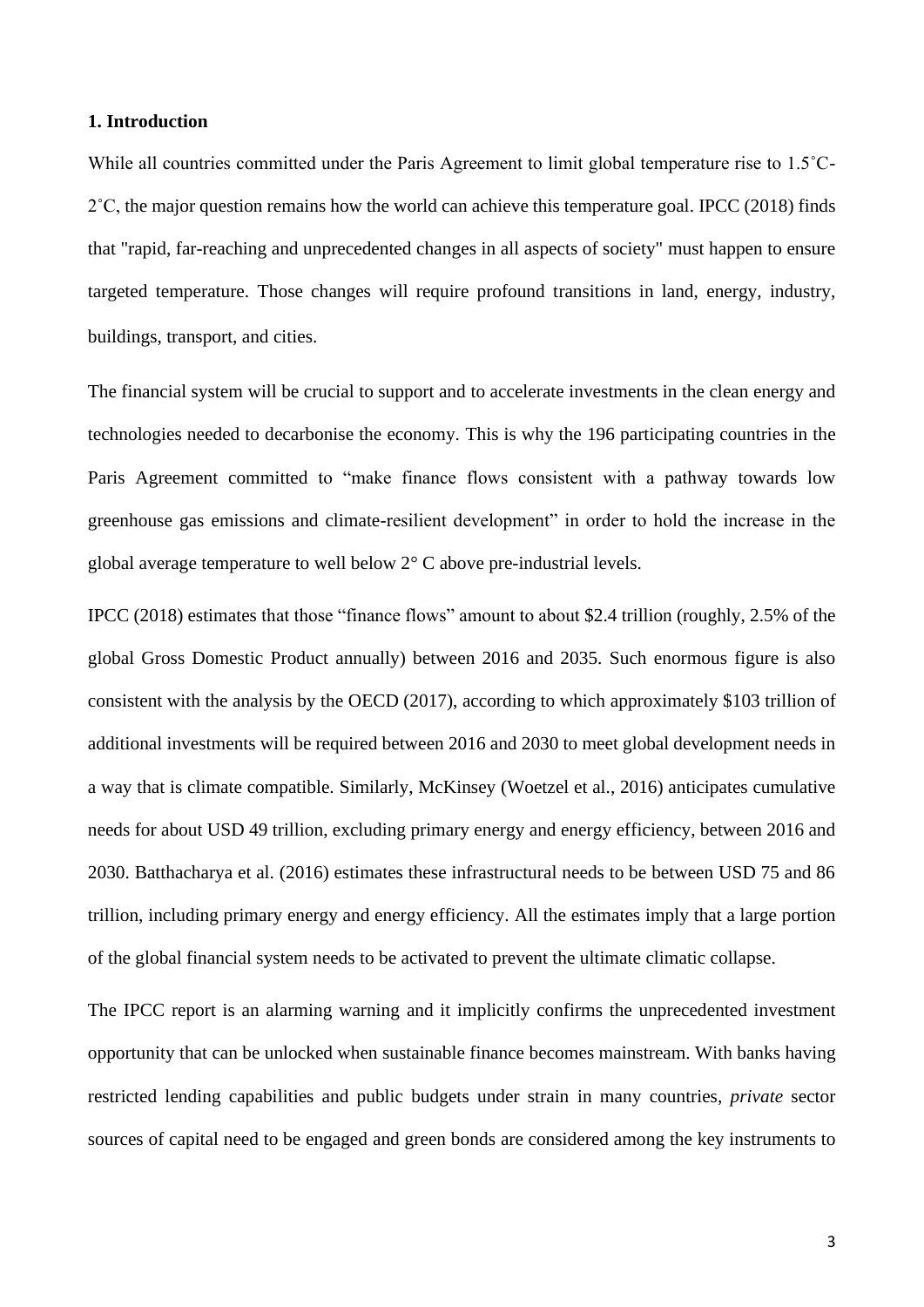mobilize private financial resources towards the progressive decarbonisation of the global economy (World Bank, 2015; OECD, 2017).

Green bonds are a relatively new type of bonds defined by the International Capital Markets Association (ICMA) as "any type of bond instrument where the proceeds will be exclusively applied to finance or re-finance, in part or in full, new or/and existing eligible green projects". In other words, green bonds are conventional bonds – public debt issued by corporates, municipalities and other governmental entities – with a distinguishing feature: proceeds are used for environment-friendly projects, primarily related to climate change mitigation and adaptation.

The literature has already extensively investigated whether financial markets price differently green bonds from otherwise similar non-green bonds; however, the evidences are still mixed (MacAskill et al., 2021). Focusing on the secondary market, Zerbib (2018) finds a small negative premium showing that the yield of a green bond is lower than that of a conventional bond. On the primary market, Gianfrate and Peri (2018) find similar evidence of a relative advantage for the issuer of green bonds versus similar non-green bonds. However, the empirical support to the existence of a green premium (or "greenium") is far from unanimous: focusing on the same market – namely, the US municipal bonds - Baker et al. (2018) support the evidence of a greenium associated with green bonds compared against similar non-green ones, while Larcker and Watts (2020) do not find any evidence of such greenium.

This paper explores whether besides being green, for a bond the degree of greenness matters as well. Using the green labels released in second-opinions by the Center for International Climate Research (CICERO), a leading independent research institutions dedicated to environmental research, we quantify the 'green bond premium' as the difference between the yields of matched conventional and green-labeled bonds. On a cross-sectional average, dark-green and light/medium-green bonds experience no yield premium. However, we find that the premium for dark-green bonds evolves over time showing a descendent pattern but it has been particularly penalized in year 2020, possibly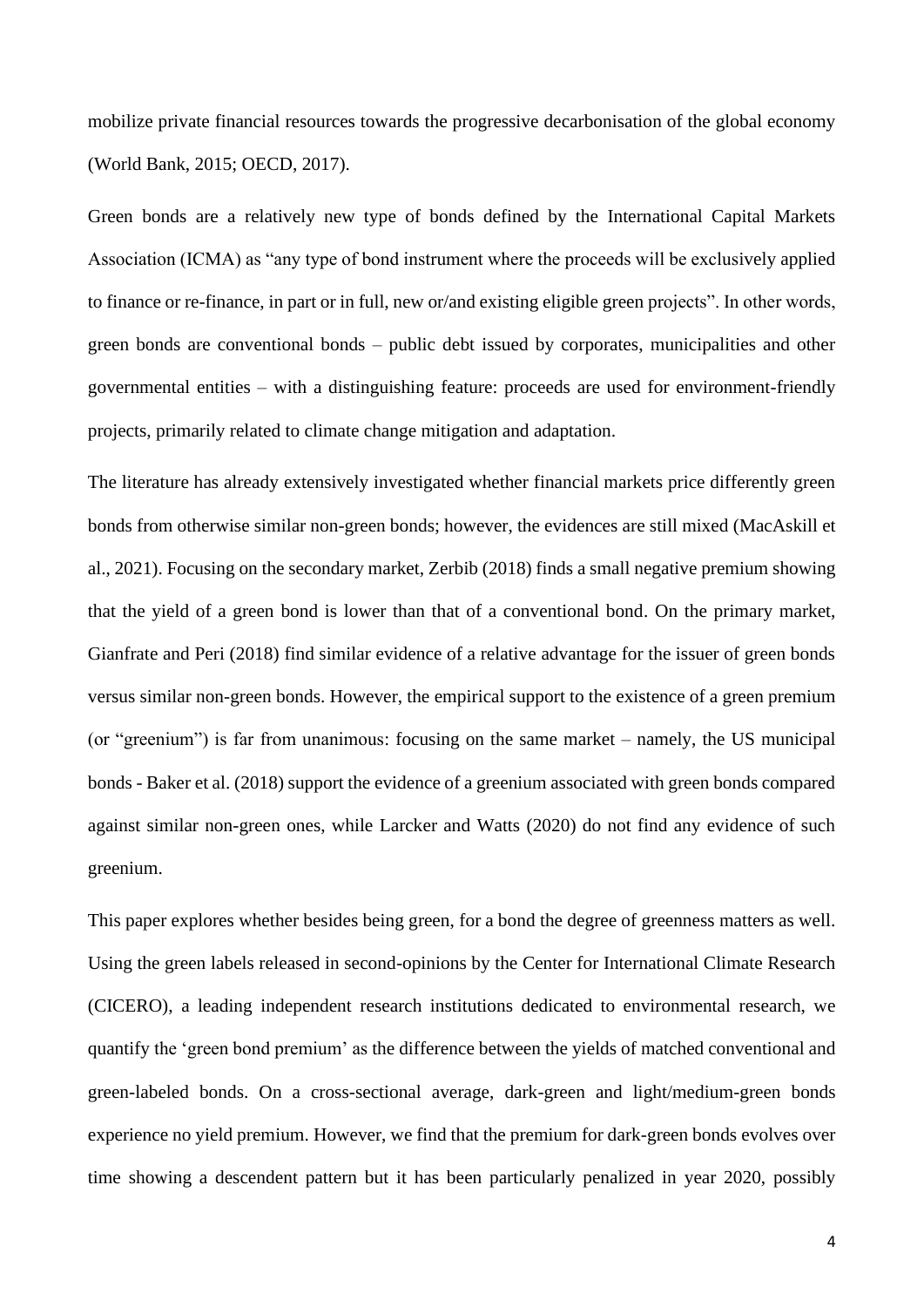because of the COVID-19 crisis and consequent lesser investor interest for assets' environmental footprint.

Importantly, we show that the shades of green do matter for responsible investors. Institutional investors who have signed the United Nations' Principles for Responsible Investment (UNPRI) have a significantly higher ownership of dark-green bonds than conventional bonds, while the light/medium green bonds do not feature significantly higher holdings of UNPRI investors. This finding supports the view that the shades of green do matter for climate-aware institutional investors even if the demand for dark-green assets does not translate in a tangible premium as far as the bond pricing is concerned.

The paper is structured as follows. Section 2 discusses the main contributions on green bonds pricing and ownership. In Section 3, the data is presented. Section 4 illustrates the methodology for the greenium estimation. Section 4 shows the findings about the relation between distance to default and emission levels. Section 5 presents some additional robustness tests. Finally, Section 6 discusses the main findings and concludes.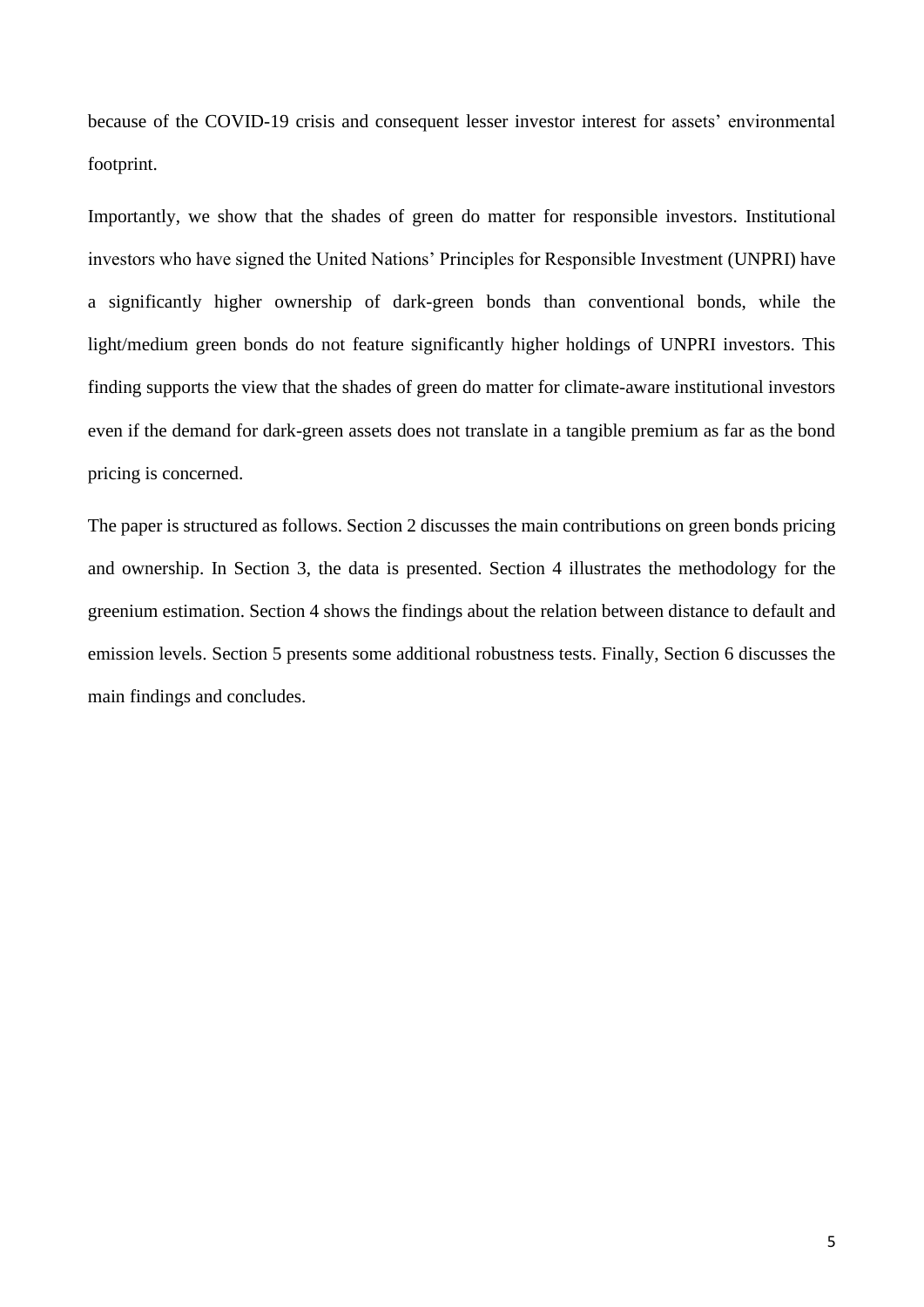#### <span id="page-5-0"></span>**2. Literature review**

Green bonds are a recent phenomenon with a widespread growth across countries started not earlier that 2013. Consequently, the scholarly literature on green bonds is limited. Ge and Liu (2015) examining how a firm's corporate social responsibility (CSR) performance is associated with the cost of its new bond issues in the US market, found that firms with better CSR performance are able to issue bonds at lower cost. Similar conclusions have been reached by Oikonomou, Brooks and Pavelin (2014). Bauer and Hann (2010), analyzing a large cross-industrial sample of US public corporations, found that environmental concerns are associated with a higher cost of debt financing and lower credit ratings, and proactive environmental practices are associated with a lower cost of debt. Stellner, Klein and Zwergel (2015) found only weak evidence that superior corporate social performance (CSP) results in systematically reduced credit risk. On the contrary, Menz (2010), focusing on the European corporate bond market, observed that the risk premium for socially responsible firms was, *ceteris paribus*, higher than for non-socially responsible companies, although this finding is only slightly significant. Zerbib (2019) has analysed the green bond advantage focusing on 135 investment grade green bonds issued worldwide. The paper shows that bondholders pay of 8 basis points (statistically significant) to buy green bonds after issuance. Evidences have been collected for non-corporate issuers as well. Karpf and Mendel (2017) investigated green and conventional bonds in the U.S. municipal bonds market and found that green bonds seem to be penalized by the market.

Flammer (2020) shows that corporate green bonds have become more prevalent over time, especially in industries where the environment is financially material to firm operations. The study documents that investors respond positively to the issuance announcement, and ex-post the issuers improve their environmental performance post issuance, also experiencing an increase in ownership by long-term and green investors.

However, the evidences about the existence of a green advantage in the primary market (when bonds are initially issued) and in the secondary market (when bonds are traded following the issuance) are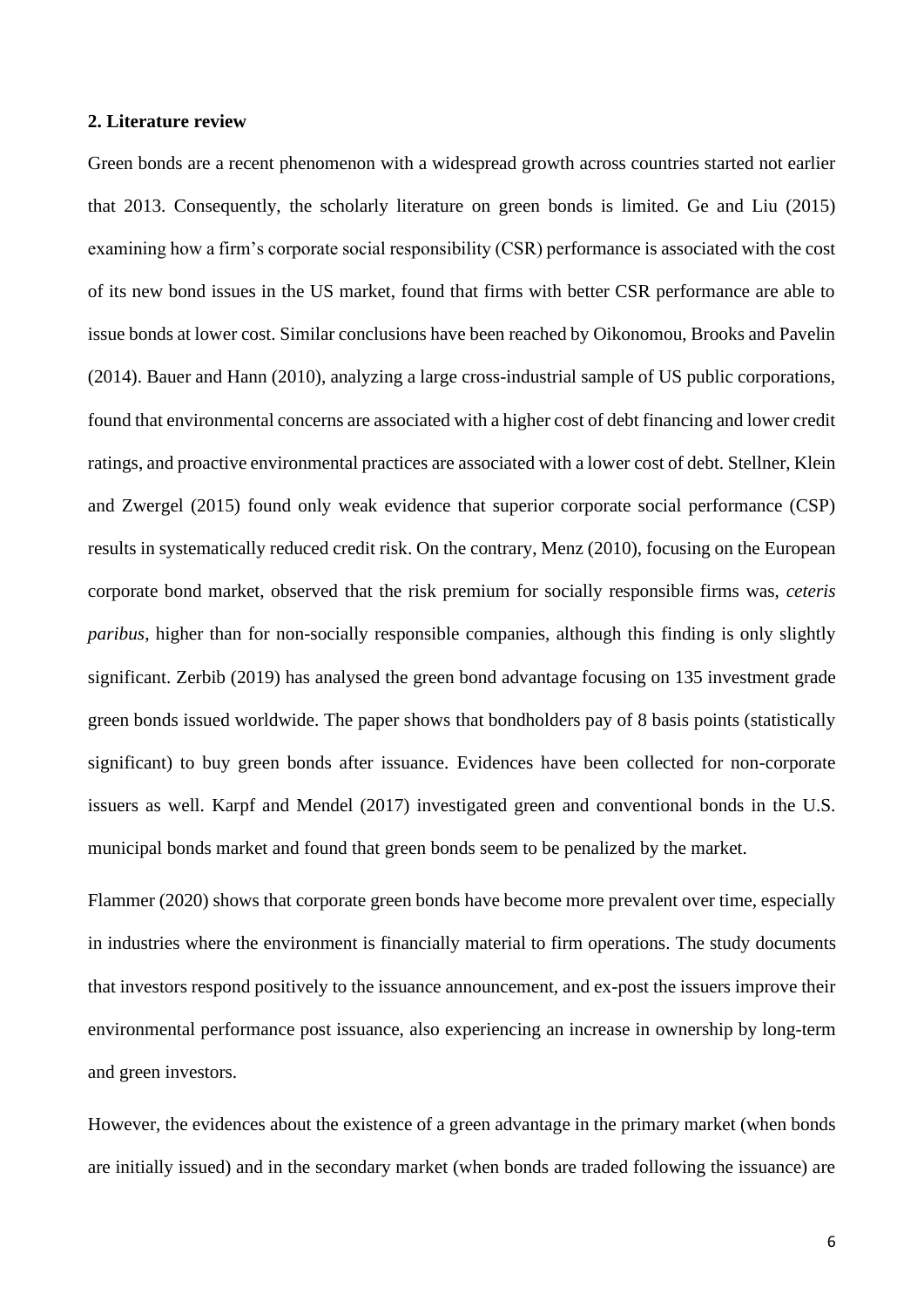still mixed (MacAskill et al., 2021; Zerbib, 2019; Gianfrate and Peri, 2019). The paradigmatic contrasting evidences about the existence of a greenium come from the US municipal bond market. Baker et al. (2018) show that green US municipal bonds are issued at a premium to otherwise similar ordinary bonds on an after-tax basis and that green bonds appear more closely held than ordinary bonds; both pricing and ownership effects are stronger for bonds that received an external green certification. The opposite conclusion is reached by Larcker and Watts (2020) who find for the same market a null greenium, concluding that investors appear unwilling to forgo wealth to invest in environmentally sustainable projects.

More recently, scholars have started to specifically investigate the role of green certification and green labelling on the pricing of sustainable fixed-income securities.

According to the ICMA's Green Bond Principles, there are generally four types of green external reviews: second-party opinion, verification, certification, and green rating. Each bond can have just one or more types of green external review, and external reviewers are typically independent research institutions dedicated to environmental research such as the Center for International Climate Research (CICERO).

Bachelet et al. (2019) finds that certification of bonds' "greenness" affects the greenium apparently because reputation and green third-party verifications can reduce informational asymmetries and the risk of perceives green (bond)-washing.

The role and value of third-party certification of greenness are also relevant for financial regulation and policy considerations. Reed et al. (2019) argue that green bonds fall into the category of credence goods, as defined by Dulleck and Kerschbamer (2006): investors can find difficult to assess the benefit of such good before-and-after "consumption". Since the measurement of green bonds' impact is challenging ex-ante and ex-post for investors, independent certification by experts can guide guide investors by providing a benchmark for quality. However, Reed et al. (2019) criticize the current process for certification, and in particular the lack of a framework or transparency from third-party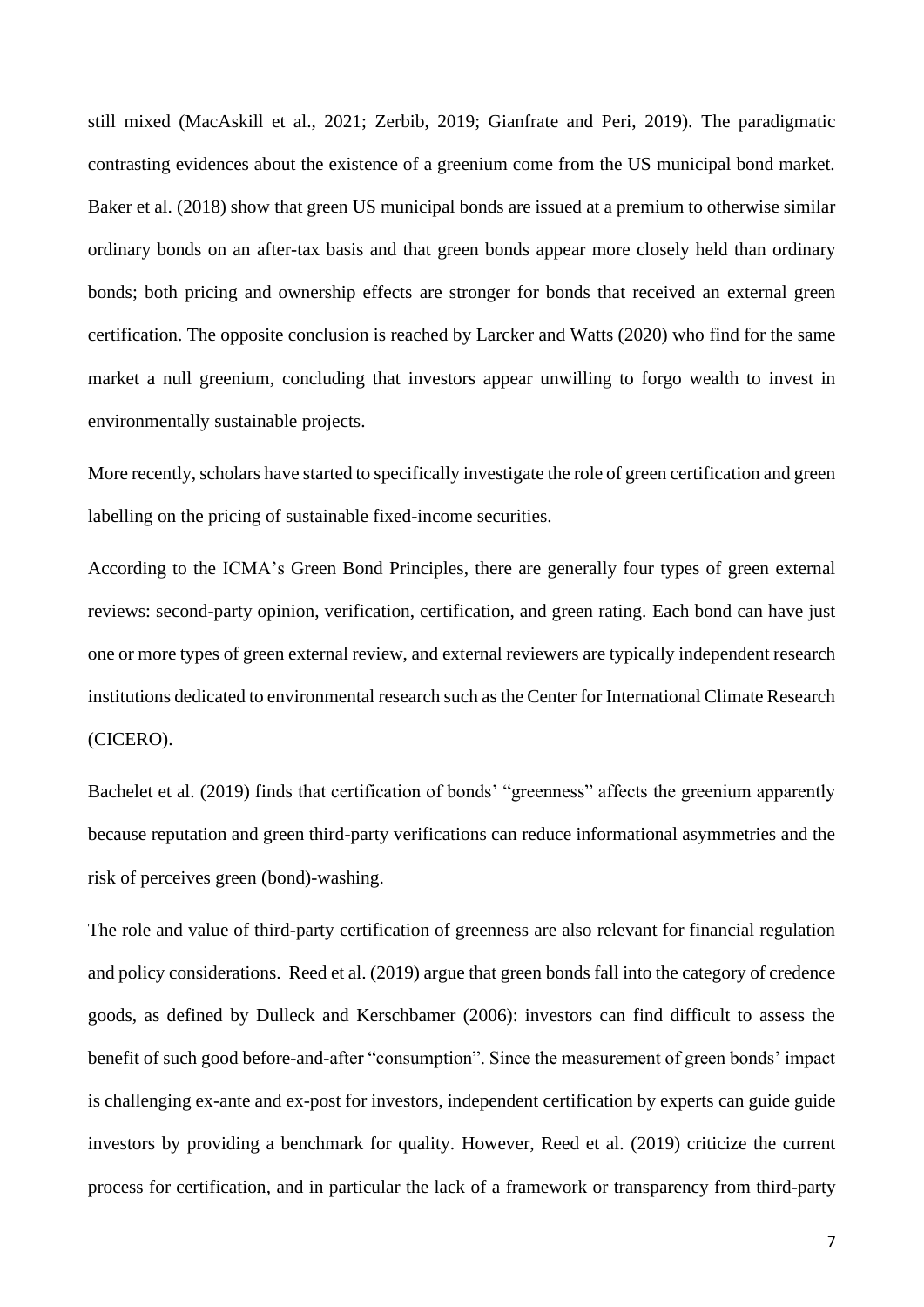auditors. In fact, issuers can shop around until they obtain a rating they like regardless of the true greenness of the project financed with the bonds' proceeds.

Dorfleitner et al., 2020 find that green bonds with a second-party opinion or other form of greenness certification enjoy a relatively higher green bond premium, thus supporting the view that credible independent certification is valuable for investors. In particular, investors trade green bonds with second-party opinion at prices that increase with the level of greenness evaluation of the bond: darkgreen bonds have a higher premium. This evidence is interpreted as supporting the view that "shadeof-green methodology" adopted by several specialized independent reviewers is pricing-relevant in the market.

Our paper contributes to the existing literature by focusing on the pricing and ownership of darkgreen bonds. There are three interrelated research questions that are addressed. First, we explore whether the shades of greenness really matter in the market pricing of bonds that have been confirmed as "dark-green" by a leading independent second opinion review. Second, we investigate whether this the greenium (if any) associated to the shades of green evolves over time and whether it was specifically affected in 2020 by the COVID-19 crisis. Finally, is the ownership of dark-green bonds different form the one of light/medium-green bonds and conventional bonds? In particular, we study whether investors who explicitly committed to integrate climate considerations in their portfolio decisions invest relatively more in the darker-green fixed-income securities.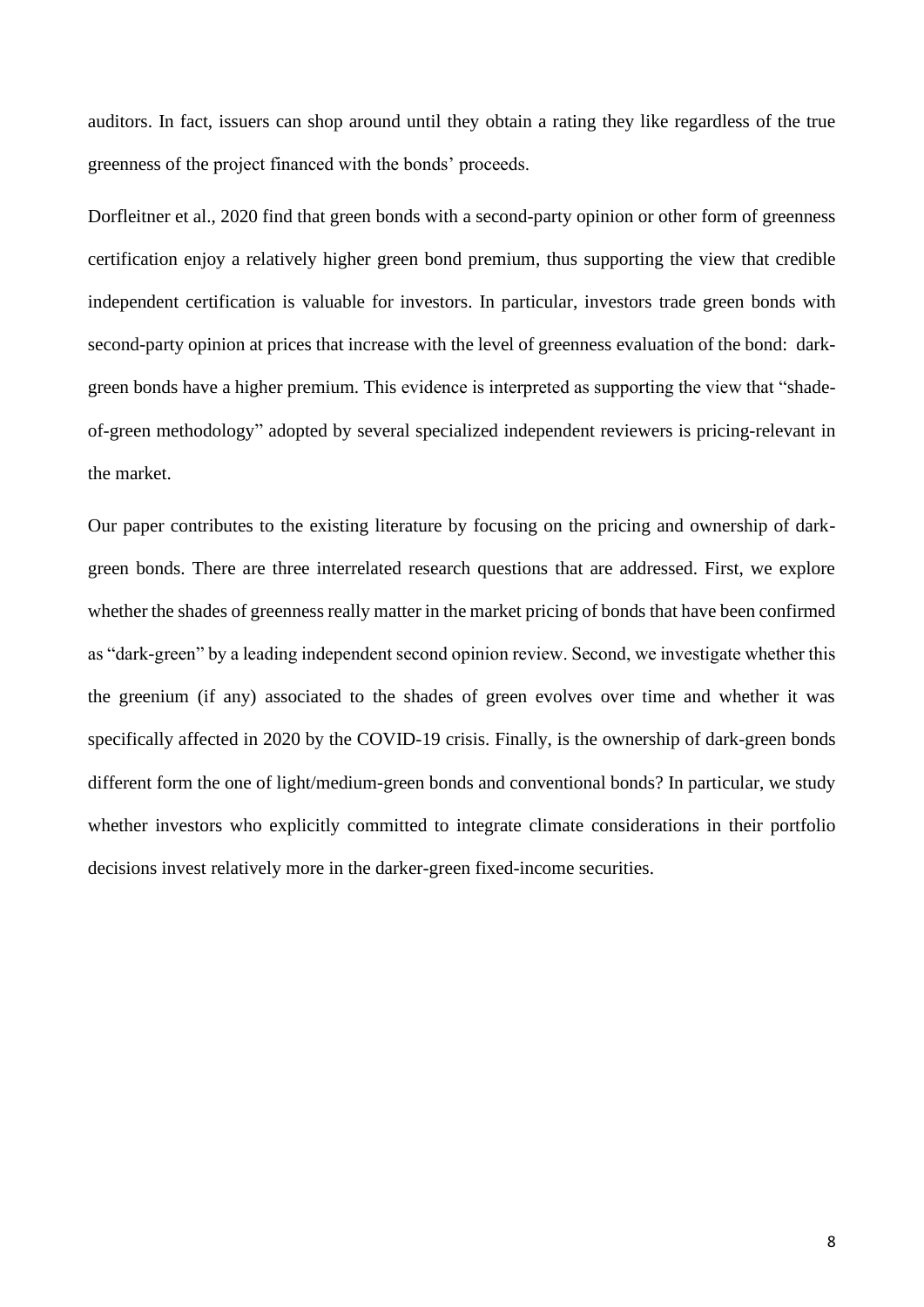#### <span id="page-8-0"></span>**3. Data and Methodology**

#### <span id="page-8-1"></span>*3.1 Data*

Our dataset relies on the Second Opinions produced by CICERO. CICERO, a Norwegian independent research company specialized in providing second opinions for green bonds issuances, is considered among the pioneers and leaders in the field (Dorfleitner et al., 2020). CICERO assesses how well a green bond aligns with a low-carbon resilient scenario. The objective of CICERO is therefore to determine whether a given activity or technology supports a low-carbon and climate resilient society in the long-term. In some cases, activities or technologies that reduce emissions in the short-term actually result in a prolonged use of high-emitting infrastructure – hence, an increase in net emissions - in the long term. The second opinions are graded *Light Green*, *Medium Green* or *Dark Green*. *Light Green* is allocated to projects that are climate-friendly but lack a long-term horizon; while the bond proceeds can deliver short-term GHG emission reductions, the project will still extensively rely mostly on fossil fuels. Also, these projects remain exposed to physical and transitional climate risks ad there is no evidence of appropriate strategies in place to protect the issuers from such risks. *Medium Green* is allocated to projects that incorporate a long-term vision to reduce emissions, but they are not ambitious in the scope of carbon footprint reduction. *Dark Green* is allocated to projects show ambitious but realistic carbon footprint reduction targets. Additionally, the issuers have a robust strategy to reduce or mitigate the exposure to other transitional and physical climate risks. Therefore, the *Dark Green* bonds have to be considered the best green assets available in the fixed income realm. Our research question will specifically explore whether the green bonds rated "dark green" by CICERO are actually priced differently from the other ones. The ratings are freely available on CICERO's website.

In order to estimate the green premium, we follow the methodology used by Zerbib (2019), which consist in matching each of the green bonds with two comparable, non-green bonds. This allows us to linearly extrapolate (or interpolate) the yield of a comparable, conventional bond with the same maturity as the green bond.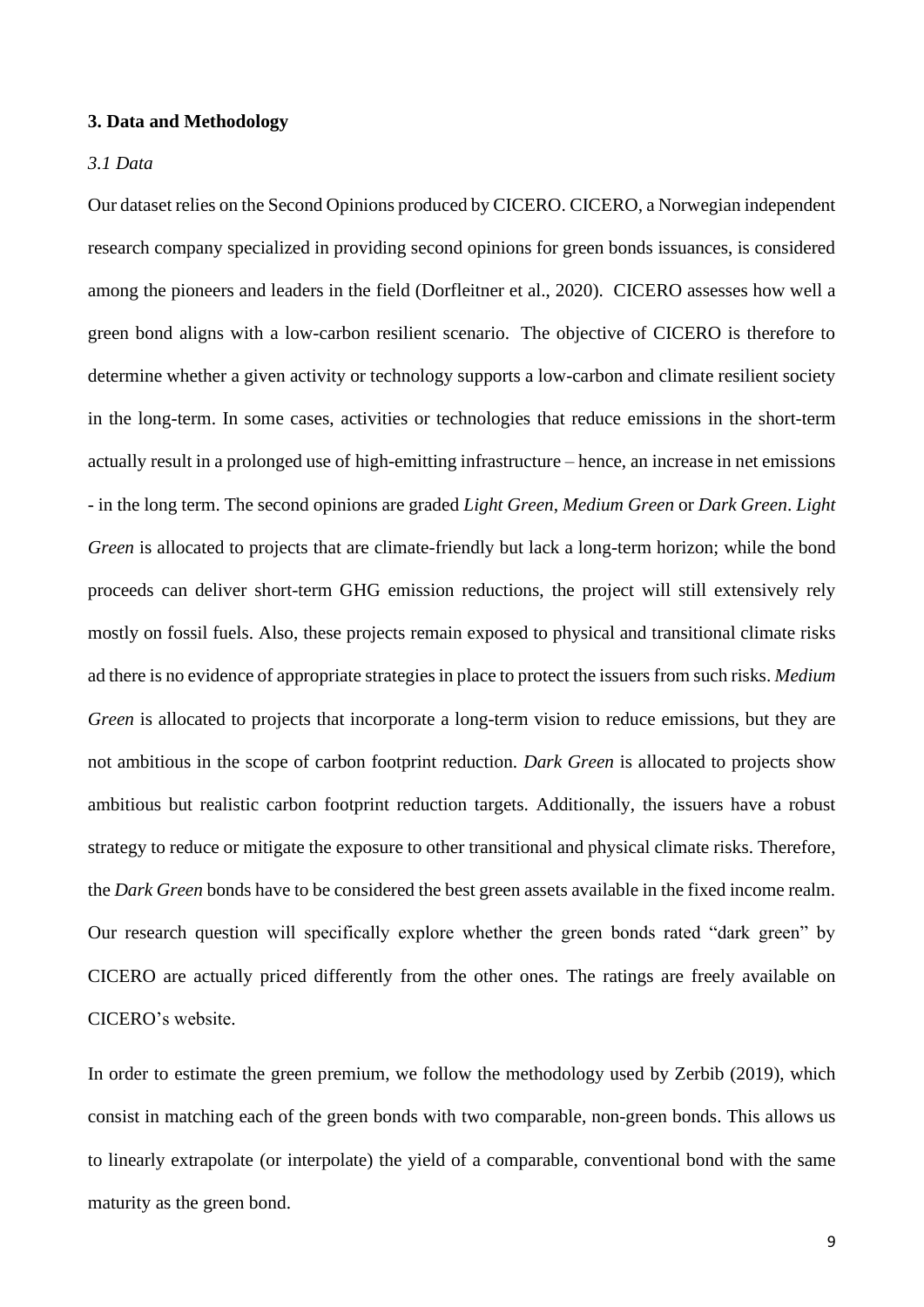We started with a first database composed of 296 bonds rated Dark green and 3694 conventional bonds from the same issuers and a second databased composed of 255 bonds rated Light & Medium green and 2927 comparable conventional bonds. After the matching procedure, we are left with 71 Dark green bonds and 77 medium green bonds. These databases include all the descriptive information needed for the matching procedure: Rating CICERO, Issuer Name, Coupon, Maturity, Bloomberg Composite rating, Maturity type, Currency, Amount issued, Payment rank, ISIN, Coupon Type, BCLASS Level 4.

Our main price data source is Bloomberg. We obtained daily close ask yield, bid price, and ask price for each of the bonds included in the sample from January 2013 to November 2020. For the daily data we kept only the dates for which we have data on all the three bonds in each triplet.

In addition, we obtained from Bloomberg the ownership data of each bond included in our sample. For each fixed income security we obtained the holder name, amount held, and the percentage holding. The ownership data for our securities is composed by a total of 311 different owners.

We obtained the portion of the 2018 survey to the signatories of the United Nations' Principle for Responsible Investments (UNPRI) reporting their dealings with climate change risks and opportunities. The survey respondents have a cumulated Assets under Management (AuM) of about 71 trillion USD, considering that according to some estimate<sup>1</sup> the global AuM of such investors is about 79 trillion USD globally, the survey can be considered fairly representative (about 90% of the world total). Out of the 311 owners of the green bonds in our sample, 116 are UNPRI signatories. Moreover, from the survey we have disclosure of what tools and approaches are reportedly used by each UNPRI signatory to integrate climate risks considerations in its investment strategy and portfolio allocation.

<sup>1</sup> Boston Consulting Group, *Global Asset Management 2018*.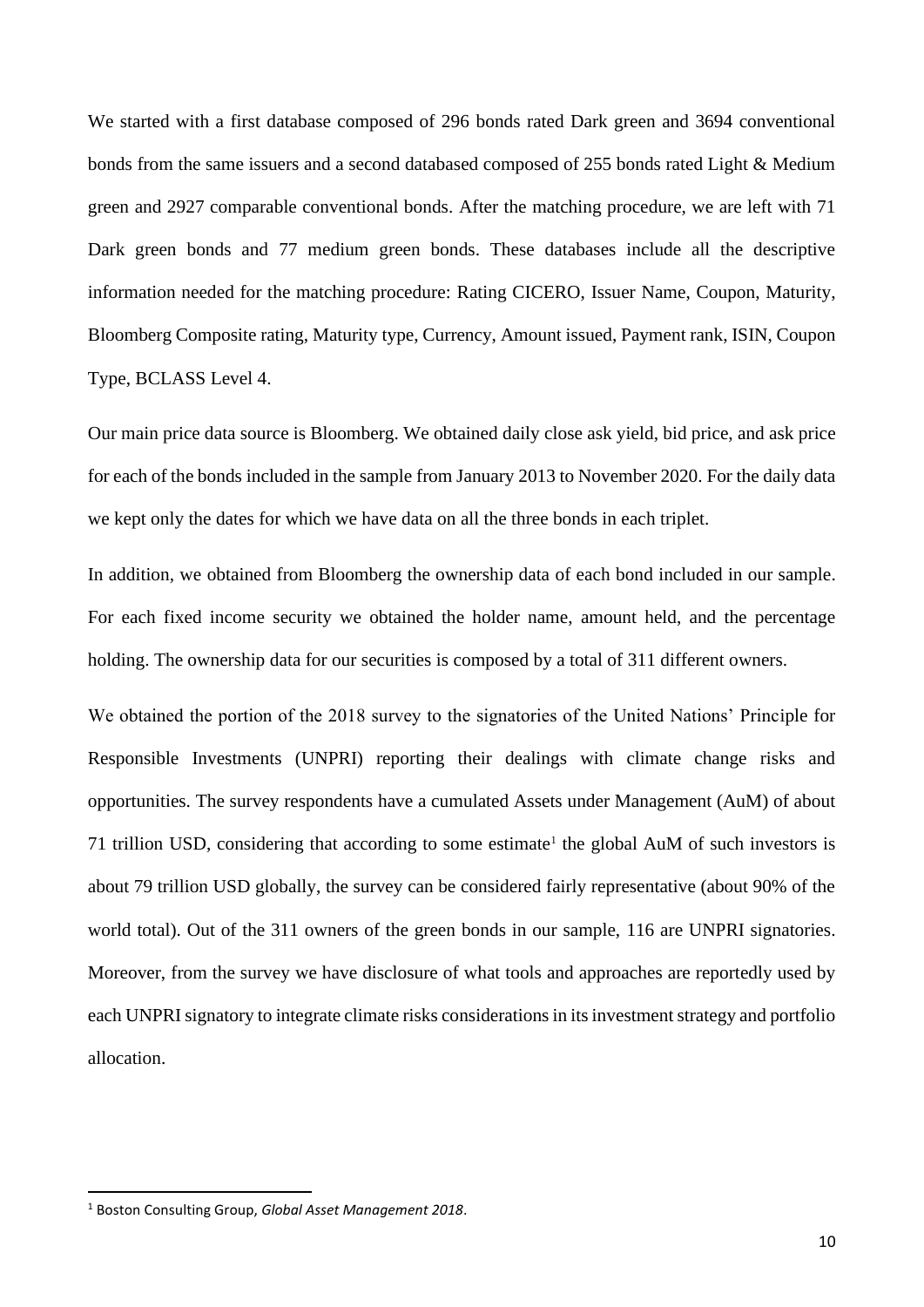#### <span id="page-10-0"></span>*3.2 Methodology*

The first step consists in matching our bonds, rated by CICERO, with comparable bonds that should ideally differ as little as possible apart from the green feature. As in Zerbib, 2019 we look for bonds from the same issuer, with the same currency, rating, maturity type, payment rank and coupon type. In addition, we exclude bonds whose maturity differs from the green bonds' maturity of more than 2 years and/or whose issue date differs from the green bonds' of more than 6 years. Lastly, we also exclude bonds whose amount issued is more than 4 times or less than  $\frac{1}{4}$  that of the green bond. To increase the sample size, we also include bonds that are not rated. We end up with a total of 148 triplets of bonds.

After downloading daily close ask yields, ask prices, and bid prices we start construction our variables. First, we linearly extrapolate or interpolate the comparable yield that a conventional bond with the same maturity as the green bond is expected to have. In practice, we first identify the line that passes through the points defined by the yields and the maturities of our two conventional bonds (parameters  $m$  and  $q$ ), and then we calculate the yield of the comparable bonds as:

$$
\hat{\mathbf{y}}^{CB} = m * Maturity^{GB} + q \tag{Eq. 1}
$$

Where CB stands for Conventional bond and GB stands for Green bond. Given this proxy, we are able to calculate the Ask yield difference between our green bond and a synthetic comparable bond with the same maturity for each date in which we have data:

$$
\Delta \hat{y}_{i,t} = y_{i,t}^{GB} - \hat{y}_{i,t}^{CB}
$$
 (Eq. 2)

Our sample comprises 56196 unbalanced daily observations for 360 bonds (148 green and 212 conventional). The average yield premium across all observation is of -3.42 bps and the distribution is slightly skewed to the left. The mean yield for dark green bonds is -8.29 bps whereas for medium green bonds is 2.34 bps.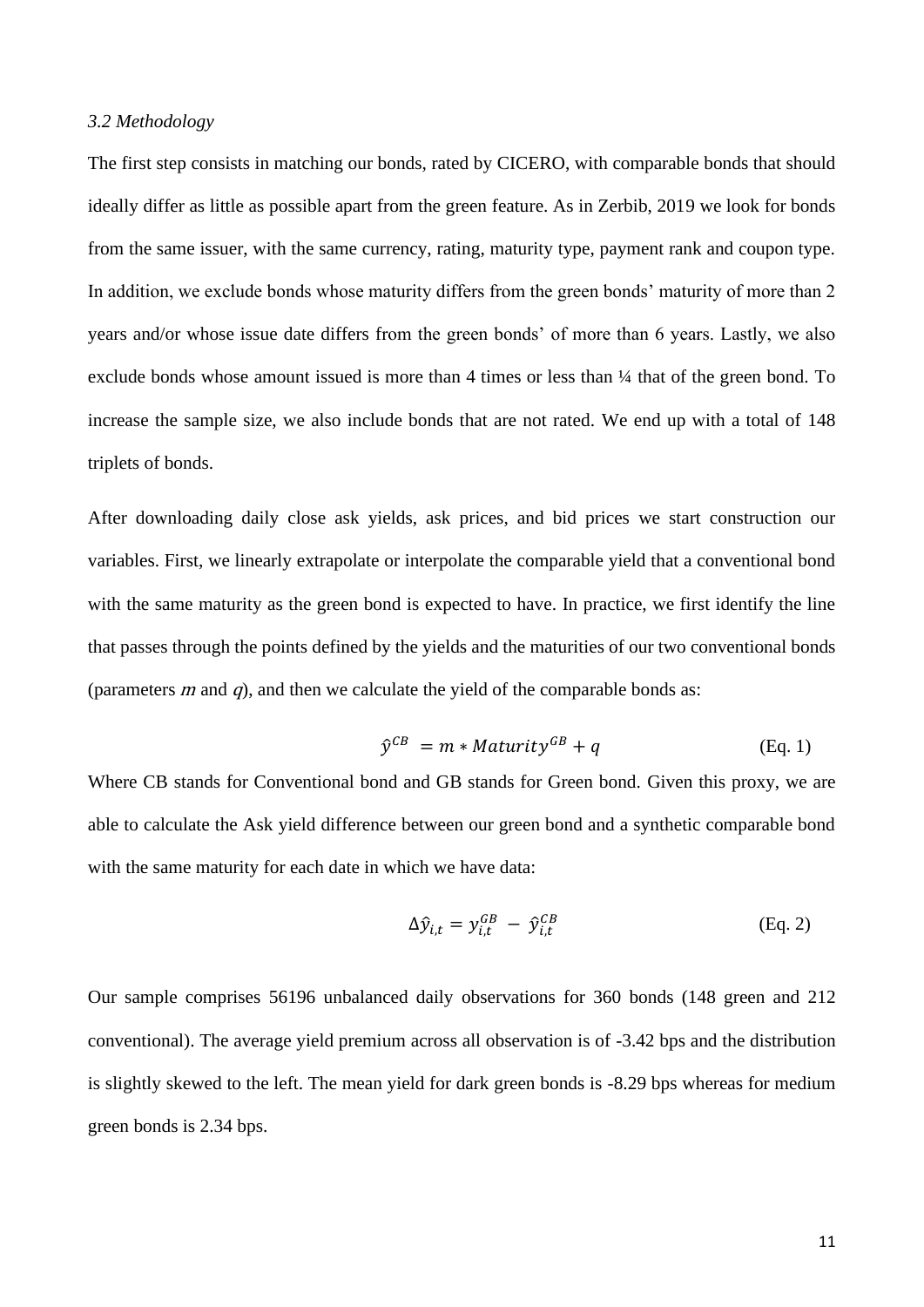To properly estimate the green bond premium, we proceed with a *within regression* as in Zerbib (2019)*.* This is done for three main reasons: to bring out the bond-specific time-invariant unobserved effect without imposing any distribution; second, strict exogeneity holds and ensures unbiasedness and consistency of the estimator; third, the difference in liquidity proxy to be uncorrelated with the unobserved specific effects provides for a wide range of potential control parameters is not required (Zerbib, 2019). Thus, the green premium  $p_i$  is defined as the unobserved effect in the following regression:

$$
\Delta \hat{y}_{i,t} = p_i + \beta \Delta Liquidity_{i,t} + \epsilon_{i,t} \tag{Eq. 3}
$$

With

$$
\Delta Liquidity_{i,t} = Liquidity_{i,t}^{GB} - Liquidity_{i,t}^{CB}
$$
 (Eq. 4)

To quantify the liquidity of a given bond we use the closing percent quoted bid-ask spread as a proxy. For the synthetic conventional bond, we use a distance weighted average of the liquidity of the two original conventional bonds:

$$
Liquidity_{i,t}^{CB} = \frac{d_2}{d_1 + d_2} BA_{i,t}^{CB1} + \frac{d_1}{d_1 + d_2} BA_{i,t}^{CB2}
$$
 (Eq. 5)

With

$$
d_1 = | \text{Maturity}^{GB} - \text{Maturity}^{CB1} |
$$
  

$$
d_2 = | \text{Maturity}^{GB} - \text{Maturity}^{CB2} |
$$

Table 1 shows the descriptive statistics of our independent variable  $\Delta Liquidity_{i,t}$ . We can see that it is concentrated around zero with a low standard deviation which is also an indication of the good quality of the matching procedure.

Once obtained the green premium with the fixed effect regression we can study the determinants of the green bond premiums with a second regression: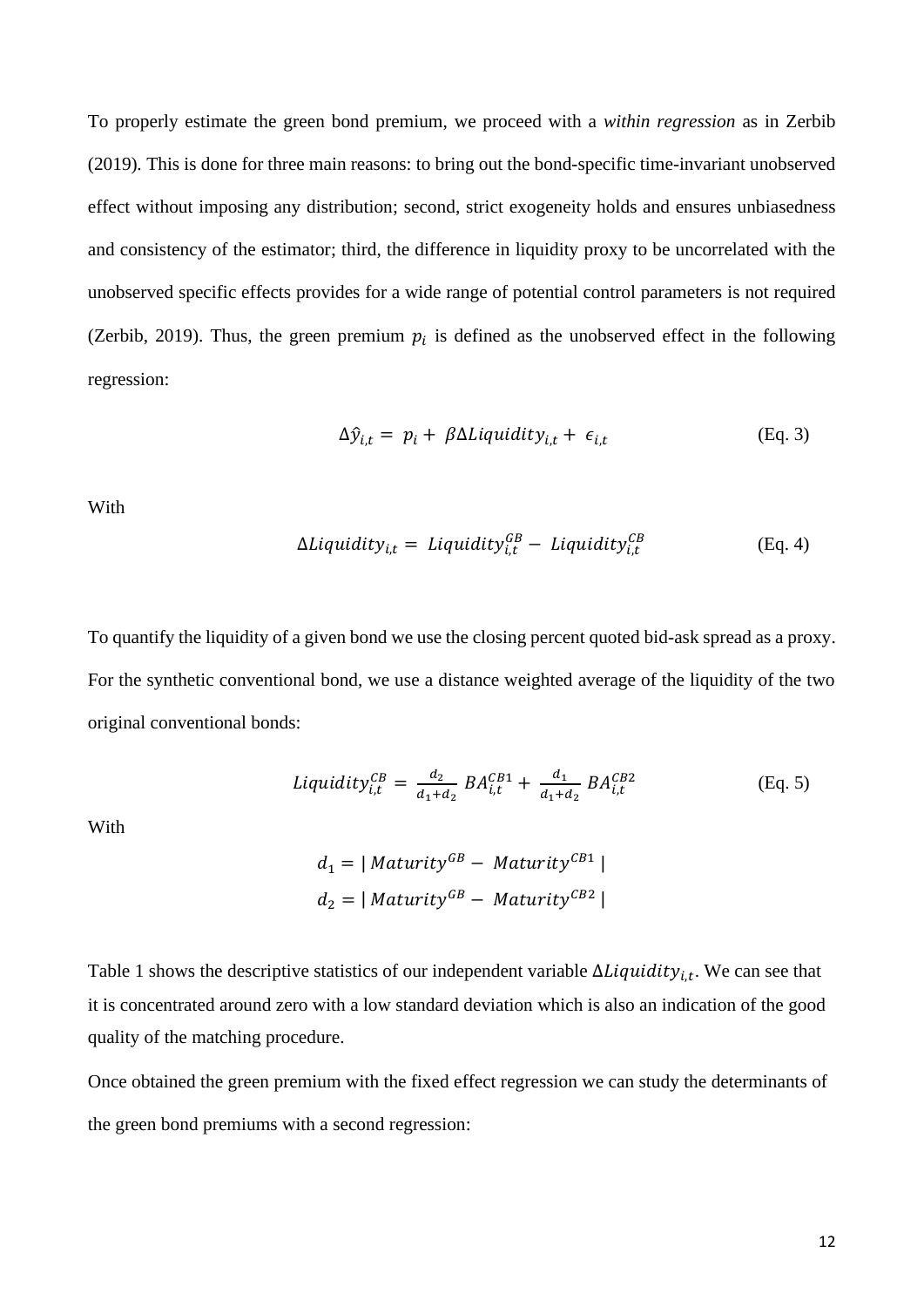$$
\hat{p}_i = \alpha_0 + \alpha_1 \mathbf{1}_{Dark\text{ Green}} + \sum_{j=1}^{N_{rating}-1} \alpha_{2,rating_j} \mathbf{1}_{rating_j} + \sum_{j=1}^{N_{sector}-1} \alpha_{3,sector_j} \mathbf{1}_{sector_j}
$$
\n
$$
+ \sum_{j=1}^{N_{currentcy}-1} \alpha_{4,currency_j} \mathbf{1}_{currency_j} + \alpha_5 \text{ Maturity}
$$
\n
$$
+ \alpha_5 \log( Issue\text{ Amount}) + \varepsilon_i
$$
\n(Eq. 6)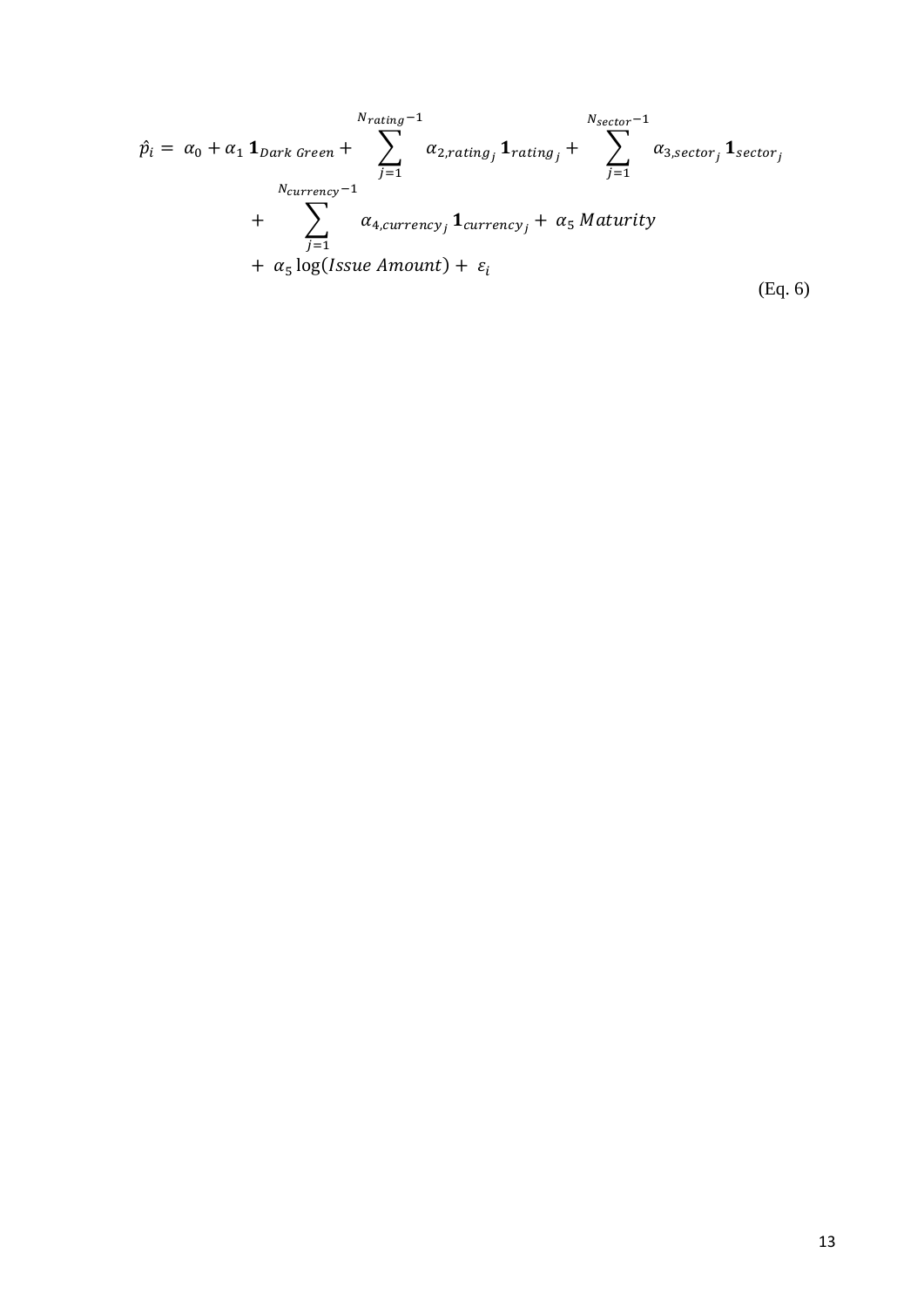#### <span id="page-13-0"></span>**4. Results**

This section tests our questions of whether: (1) investors trade darker-green bonds at a premium in the secondary market; (2) the premium (if any) is variant over time; and (3) the ownership of darkergreen bonds differs from the other kinds of bonds.

As a first step, because the variation of liquidity difference at the bond level explains part of the variation of yield difference, it is important to control for the liquidity difference when estimating the green bond premium (Zerbib 2019; Dorfleitner et al., 2020).

**Table 1 – Descriptive statistics of the liquidity proxy**

|                                                                        | Min       | l st Ouart. | Median | Mean    | 3rd Ouart | Max    | Std. Dev |
|------------------------------------------------------------------------|-----------|-------------|--------|---------|-----------|--------|----------|
| $\Delta$ <i>Liquidity<sub>it</sub></i>                                 | $-1.835%$ | $-0.014%$   | 0.008% | 0.023\% | 0.046%    | 5.897% | 0.149%   |
| Table summurizing the distribution of the variable $\Delta$ Liquidity. |           |             |        |         |           |        |          |

Table 1 shows that our difference in yield is significantly related to our liquidity proxy. We run different heteroscedasticity tests and we detect its presence. We also run a Wooldridge test which does not seem to detect any strong serial correlation. We test the significance of the relationship with different standard errors (e.g. Newey-West and Panel-corrected) but the results do not change. Despite the low R², ΔLiquidity is significant at the 99% level. This is consistent with what Zerbib, 2019 found.

|                     | Dependent variable: $\Delta \hat{y}_{i,t}$ |                           |                          |  |  |
|---------------------|--------------------------------------------|---------------------------|--------------------------|--|--|
|                     | Within                                     | Newey-West Std.<br>Errors | Panel-<br>corrected Std. |  |  |
|                     |                                            |                           | Errors                   |  |  |
| ΔLiquidity          | $-60.871***$                               | $-60.871***$              | $-60.871***$             |  |  |
|                     | (1.768)                                    | (7.765)                   | (5.759)                  |  |  |
| Observations        | 56196                                      | 56196                     | 56196                    |  |  |
| Adj. R <sup>2</sup> | .021                                       |                           | .021                     |  |  |
| <b>F</b> Statistic  | 1185.90***                                 | $61.45***$                |                          |  |  |
|                     | $(df = 1; 56194)$                          | $(df = 1: 56194)$         |                          |  |  |

**Table 2 – Results of the regression first regression (Eq.3) over the whole sample**

The independent variable  $\Delta \hat{y}_{i,t}$  is the difference bertween Ask yields defined in Eq. 2. ΔLiquidity is our liquidity proxy defined in Eq. 4. Standard errors in parentheses. Notation of the significance levels: \*p<0.1; \*\*p<0.05; \*\*\*p<0.01.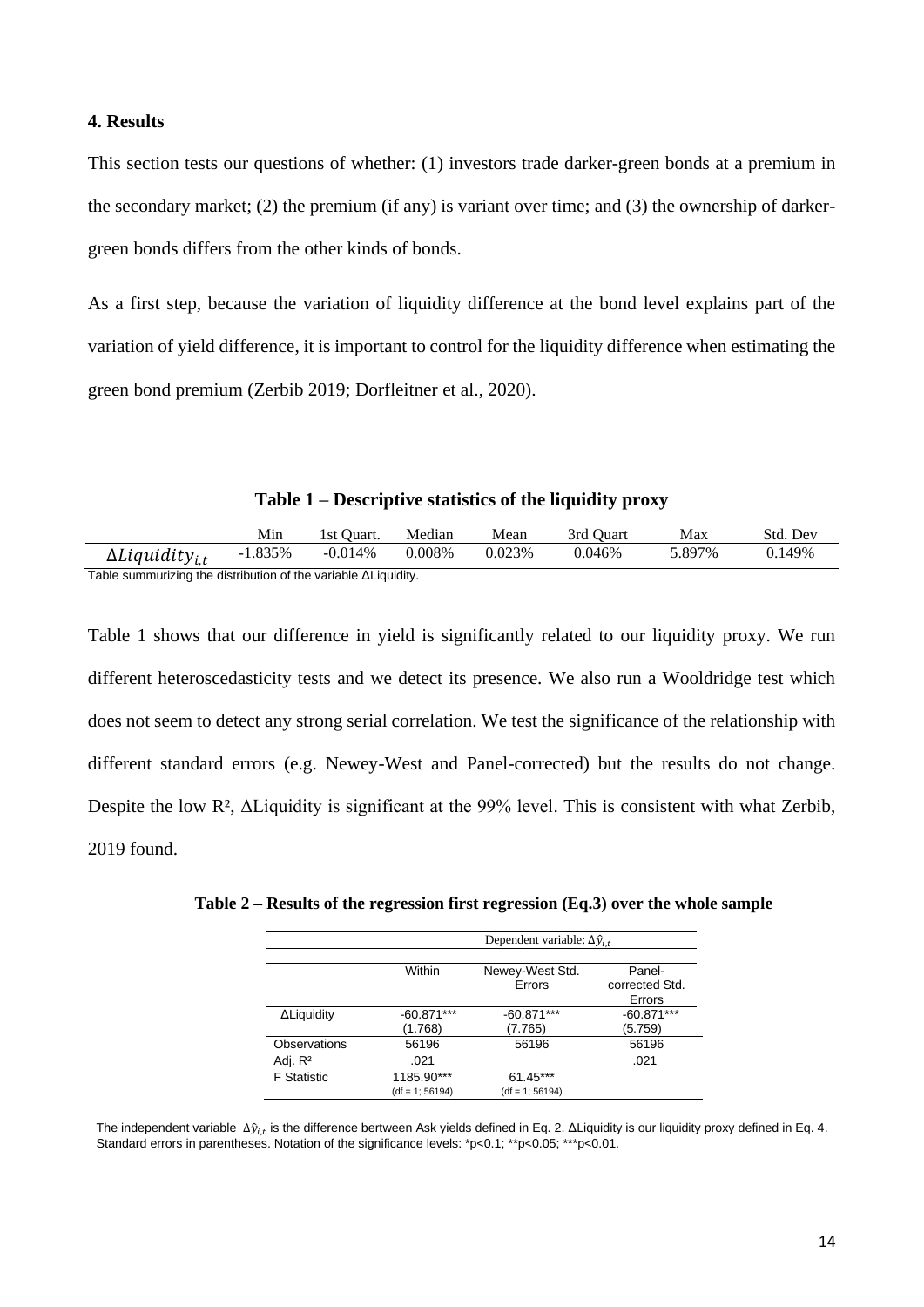|       |        | Mın       | ' Juart.<br>$^{\circ}$<br>∡SU⊺ | Median  | Mean       | 3rd<br>' Juart | Max   | Std.<br>Dev |
|-------|--------|-----------|--------------------------------|---------|------------|----------------|-------|-------------|
|       |        | 19%<br>ΔΔ | $-0.0274%$<br>$-U.U\subset I$  | 0.0016% | $-0.0053%$ | 0.0288%        | 1715% | 13%         |
| — · · | $\sim$ | .         | .                              | .       | .          | .<br>.         | $-1$  |             |

**Table 3 – Descriptive statistics of the green premiums (whole sample)**

Table summurizing the distribution of the variable  $\hat{p}_i$  (fixed effect of the within regressions defined in Eq. 3)

**Figure 1 – Distribution of the Green Premium (whole sample)**



Histogram graph (50 buckets) summurizing the distribution of the variable  $p_i$  (fixed effect of the regressions defined in Eq. 3)

We computed the green premiums with the fixed effect regression in Eq. 3 for triplets of bonds with more than 20 observed days. We decided to remove the bonds triplets whose yield premiums higher than 50bps or lower than -50bps. These bonds were skewing the results. We obtain 138 green premiums, with mean -0.5 bps and a left skewed distribution. We calculate the significance of the results with the Wilcoxon test. The result is not significantly lower than 0 (p-value 0.473). In Table 4 there are the results of the Wilcoxon test by subgroup for each subgroup that has more than 10 observations. We can see that the only subgroups of bonds in Euro and bonds in USD have premiums significantly lower than 0 (at 5% and 10% respectively). Also, the sector subgroup of "Government Guarantee" has a negative yield premium with 99% confidence.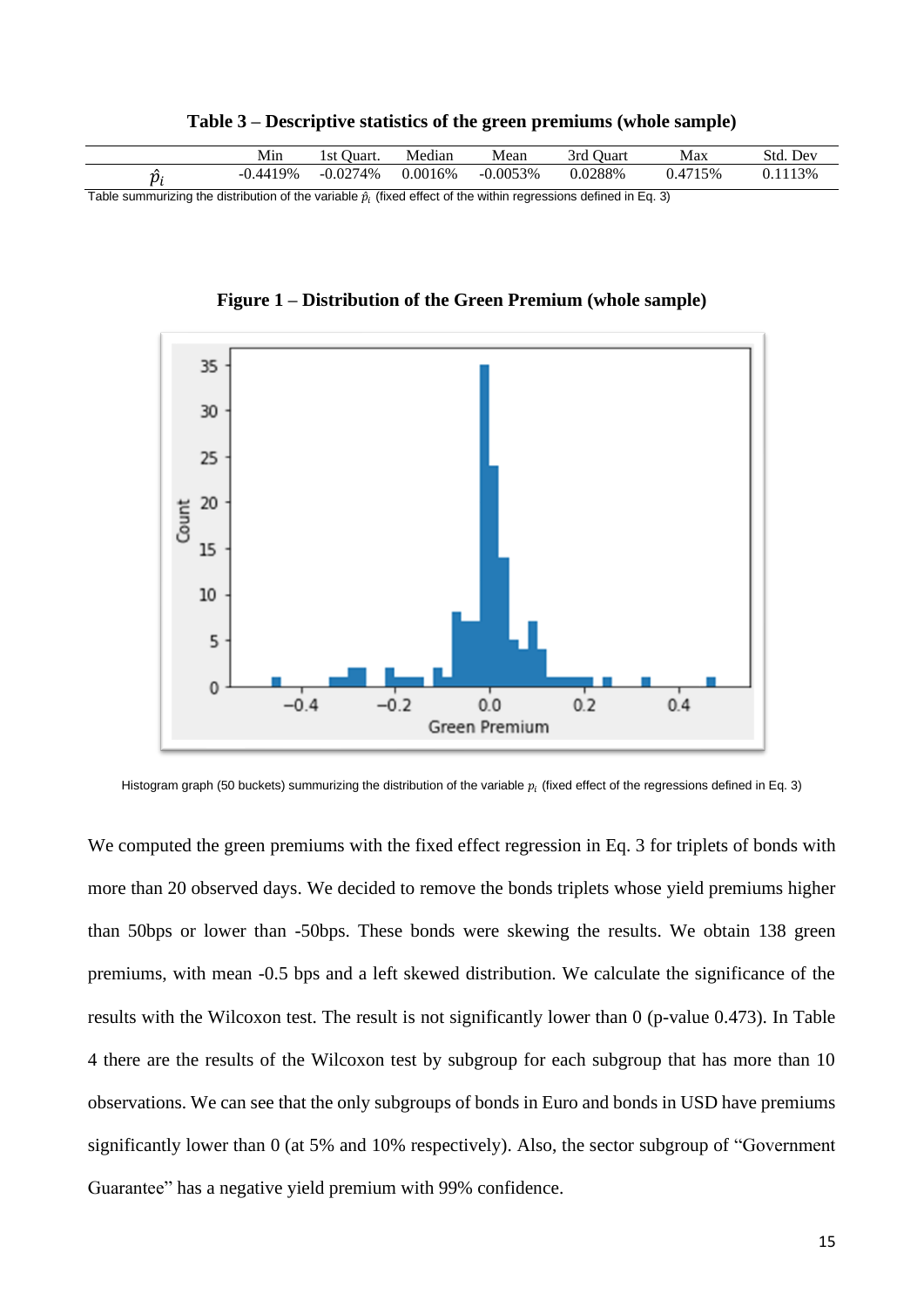|          |                                  | Mean         | Median    | # GB            | $\hat{p}_i < 0$ |
|----------|----------------------------------|--------------|-----------|-----------------|-----------------|
| Shade of | Dark Green                       | $-0.0095$    | $-0.0023$ | 64              | 0.279           |
| Green    | Medium & Light Green             | $-0.0016$    | 0.0024    | 74              | 0.610           |
| Currency | <b>EUR</b>                       | $-0.0347**$  | $-0.0100$ | 18              | 0.033           |
|          | <b>CNY</b>                       | $-0.0082$    | $-0.0082$ | 1               |                 |
|          | <b>SEK</b>                       | 0.0265       | 0.0024    | 80              | 0.991           |
|          | <b>NOK</b>                       | $-0.0021$    | 0.0015    | 16              | 0.430           |
|          | <b>USD</b>                       | $-0.0601*$   | $-0.0279$ | 11              | 0.074           |
|          | <b>AUD</b>                       | $-0.0312$    | $-0.0312$ | 2               |                 |
|          | <b>BRL</b>                       | $-0.3369$    | $-0.3369$ | 1               |                 |
|          | <b>HKD</b>                       | $-0.1832$    | $-0.2468$ | 6               |                 |
|          | <b>MYR</b>                       | $-0.0072$    | $-0.0059$ | 3               |                 |
| Rating   | AAA                              | $-0.0262$    | $-0.0014$ | $\overline{27}$ | 0.286           |
|          | AA                               | $-0.0619$    | $-0.0169$ | 5               |                 |
|          | AA-                              | 0.0302       | 0.0302    | 1               |                 |
|          | Α                                | $-0.0247$    | $-0.0044$ | 4               |                 |
|          | BBB+                             | $-0.0218$    | $-0.0218$ | $\overline{c}$  |                 |
|          | <b>NR</b>                        | $-0.0460$    | $-0.0026$ | 26              | 0.255           |
|          | Null                             | 0.0219       | $-0.0003$ | 73              | 0.854           |
| Sector   | Government Owned, No             |              |           |                 |                 |
|          | Guarantee                        | $-0.0392$    | $-0.0051$ | 26              | 0.111           |
|          | <b>Banking</b>                   | $-0.0111$    | $-0.0003$ | 3               |                 |
|          | <b>Diversified Manufacturing</b> | $-0.0019$    | $-0.0019$ | 1               |                 |
|          | Supranational                    | $-0.0447$    | $-0.0287$ | 6               |                 |
|          | Local Authority                  | 0.0186       | 0.0127    | 23              | 0.828           |
|          | <b>Consumer Cyc Services</b>     | 0.1695       | 0.1186    | $\overline{7}$  |                 |
|          | Other Industrial                 | 0.0194       | 0.0033    | 15              | 0.940           |
|          | Government Guaranteed            | $-0.1130***$ | $-0.1133$ | 16              | 0.007           |
|          | Electric                         | $-0.0025$    | $-0.0050$ | 19              | 0.166           |
|          | Mortgage Non Pfandbriefe         | 0.0153       | 0.0153    | 2               |                 |
|          | Treasury                         | $-0.0144$    | $-0.0144$ | 1               |                 |
|          | <b>Consumer Products</b>         | 0.0285       | 0.0285    | 1               |                 |
|          | <b>Other Financial</b>           | 0.0294       | 0.0586    | 16              | 0.942           |
|          | PS Loan Non-Pfandbriefe          | 0.0328       | 0.0328    | 1               |                 |
|          | <b>Finance Companies</b>         | $-0.0030$    | $-0.0030$ |                 |                 |

#### **Table 4 – Significance of the Green Premium by subgroup**

Mean and Median green premium calculated by subgroups. The subgroups are: Shades of Green (rating by CICERO), Curreny, Rating, and Sector. In addittion, for each subgroup with more than 10 observations we calculate the p-value of the Wilcoxon signed-rank test for the null hypothesis  $H_0: \hat{p}_i \geq 0$ . Details of the procedure can be found in Zerbib, 2019. In the last columns we report the number of green bonds for each subgroup. Notation of the significance levels: \*p<0.1; \*\*p<0.05; \*\*\*p<0.01.

To better understand whether Dark green bonds have a more negative yield premium than Medium & Light green bonds we run the regression in Eq. 6. Table 5 shows the results of these regressions. In general, the dummy variable representing Dark Green bond has a negative coefficient. However, the Shade of Green is not significantly explaining the variance in the dependent variable (the green premium) in model 1 and 3. It is significant with 90% confidence in model 2.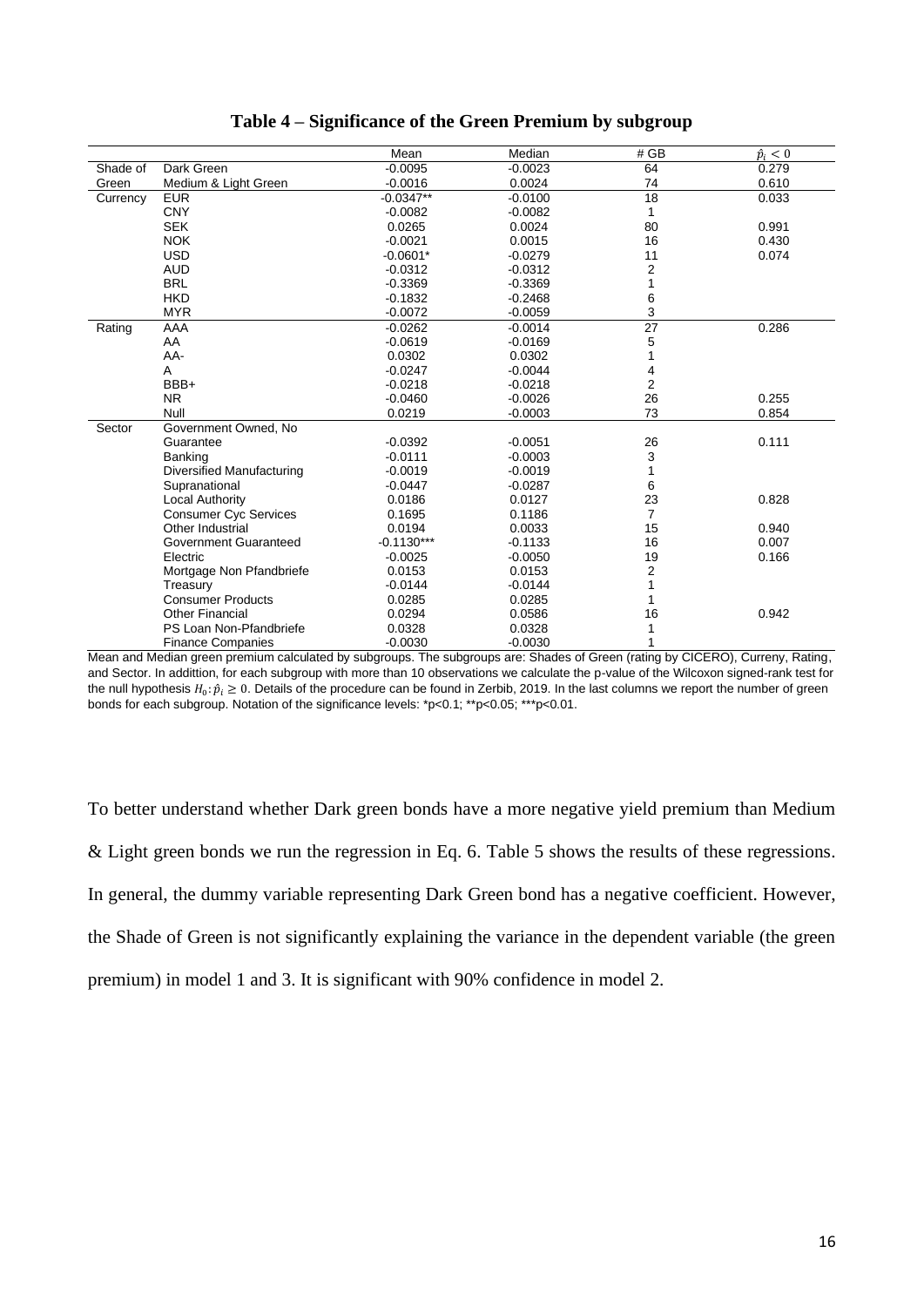|                                      | Dependent variable: $\hat{p}_i$ |                         |                 |  |  |
|--------------------------------------|---------------------------------|-------------------------|-----------------|--|--|
|                                      | 1                               | $\overline{2}$          | 3               |  |  |
|                                      | $-0.0364$                       | $-0.0439*$              | $-0.0079$       |  |  |
| Is_Dark_Green                        | (0.029)                         | (0.025)                 | (0.019)         |  |  |
|                                      | $-0.0000$                       |                         |                 |  |  |
| Maturity_Ordinal                     | (0.000)<br>0.006                | 0.0094                  |                 |  |  |
| Log_Amt_Out                          | (0.013)                         | (0.012)                 |                 |  |  |
|                                      | $-0.0282$                       | 0.0644                  |                 |  |  |
| Is_EUR                               | (0.082)                         | (0.052)                 |                 |  |  |
| Is_SEK                               | $-0.0156$                       | $0.0942**$              |                 |  |  |
|                                      | (0.082)<br>$-0.0908$            | (0.038)<br>0.0275       |                 |  |  |
| ls_USD                               | (0.091)                         | (0.051)                 |                 |  |  |
|                                      | $-0.089$                        |                         |                 |  |  |
| Is_AUD                               | (0.101)<br>$-0.4252***$         |                         |                 |  |  |
| Is_BRL                               | (0.131)                         |                         |                 |  |  |
|                                      | 0.0052                          | $0.0806**$              |                 |  |  |
| Is_NOK                               | (0.078)                         | (0.044)                 |                 |  |  |
|                                      | 0.0389                          |                         |                 |  |  |
| Is_CNY                               | (0.126)<br>$-0.087$             |                         |                 |  |  |
| Is_HKD                               | (0.099)                         |                         |                 |  |  |
|                                      | 0.0913***                       | 0.0576                  |                 |  |  |
| Is_AAA                               | (0.038)                         | (0.051)                 |                 |  |  |
| Is_AA                                | $-0.0155$<br>(0.071)            |                         |                 |  |  |
|                                      | 0.0647                          |                         |                 |  |  |
| Is_AA-                               | (0.114)                         |                         |                 |  |  |
|                                      | 0.0065                          |                         |                 |  |  |
| $Is_A$                               | (0.064)<br>0.0557               |                         |                 |  |  |
| Is_BBB+                              | (0.084)                         |                         |                 |  |  |
|                                      | 0.0391                          | 0.066                   |                 |  |  |
| Is_Null                              | (0.030)                         | (0.046)                 |                 |  |  |
| Is_Government Owned, No<br>Guarantee | $-0.031$<br>(0.104)             | -0.0401<br>(0.035)      |                 |  |  |
|                                      | $-0.0151$                       |                         |                 |  |  |
| Is_Banking                           | (0.12)                          |                         |                 |  |  |
|                                      | $-0.007$                        |                         |                 |  |  |
| Is_Diversified Manufacturing         | (0.141)<br>$-0.0105$            |                         |                 |  |  |
| Is_Supranational                     | (0.108)                         |                         |                 |  |  |
|                                      | 0.0069                          | $-0.025$                |                 |  |  |
| Is_Local Authority                   | (0.098)                         | (0.03)                  |                 |  |  |
| Is_Consumer Cyc Services             | 0.1545                          |                         |                 |  |  |
|                                      | (0.103)<br>$-0.0000$            |                         |                 |  |  |
| <b>Is Transportation Services</b>    | (0.000)                         |                         |                 |  |  |
|                                      | 0.0053                          | $-0.0133$               |                 |  |  |
| Is_Other Industrial                  | (0.103)<br>$-0.1342$            | (0.036)<br>$-0.1274***$ |                 |  |  |
| <b>Is_Government Guaranteed</b>      | (0.108)                         | (0.04)                  |                 |  |  |
|                                      | $-0.0006$                       | $-0.0359$               |                 |  |  |
| Is_Electric                          | (0.103)                         | (0.036)                 |                 |  |  |
| Is_Mortgage Non Pfandbriefe          | 0.0145<br>(0.117)               |                         |                 |  |  |
|                                      | $-0.0135$                       |                         |                 |  |  |
| Is_Treasury                          | (0.138)                         |                         |                 |  |  |
|                                      | 0.0352                          |                         |                 |  |  |
| Is_Consumer Products                 | (0.133)<br>0.0059               | $-0.0445$               |                 |  |  |
| Is_Other Financial                   | (0.100)                         | (0.035)                 |                 |  |  |
|                                      | 0.0285                          |                         |                 |  |  |
| Is_PS Loan Non-Pfandbriefe           | (0.136)                         |                         |                 |  |  |
|                                      | 5.899                           | $-0.244$                | $-0.0016$       |  |  |
| Constant<br>Observations             | (10.781)<br>138                 | (0.213)<br>138          | (0.013)<br>138  |  |  |
| Adj. R <sup>2</sup>                  | .221                            | .203                    | $-0.06$         |  |  |
| <b>F</b> Statistic                   | 2.821***                        | 3.332***                | 0.098           |  |  |
|                                      | $(df = 31; 106)$                | $(df = 15; 122)$        | $(df = 1; 136)$ |  |  |

# **Table 5 – Second step regression with Green Premium as dependent variable**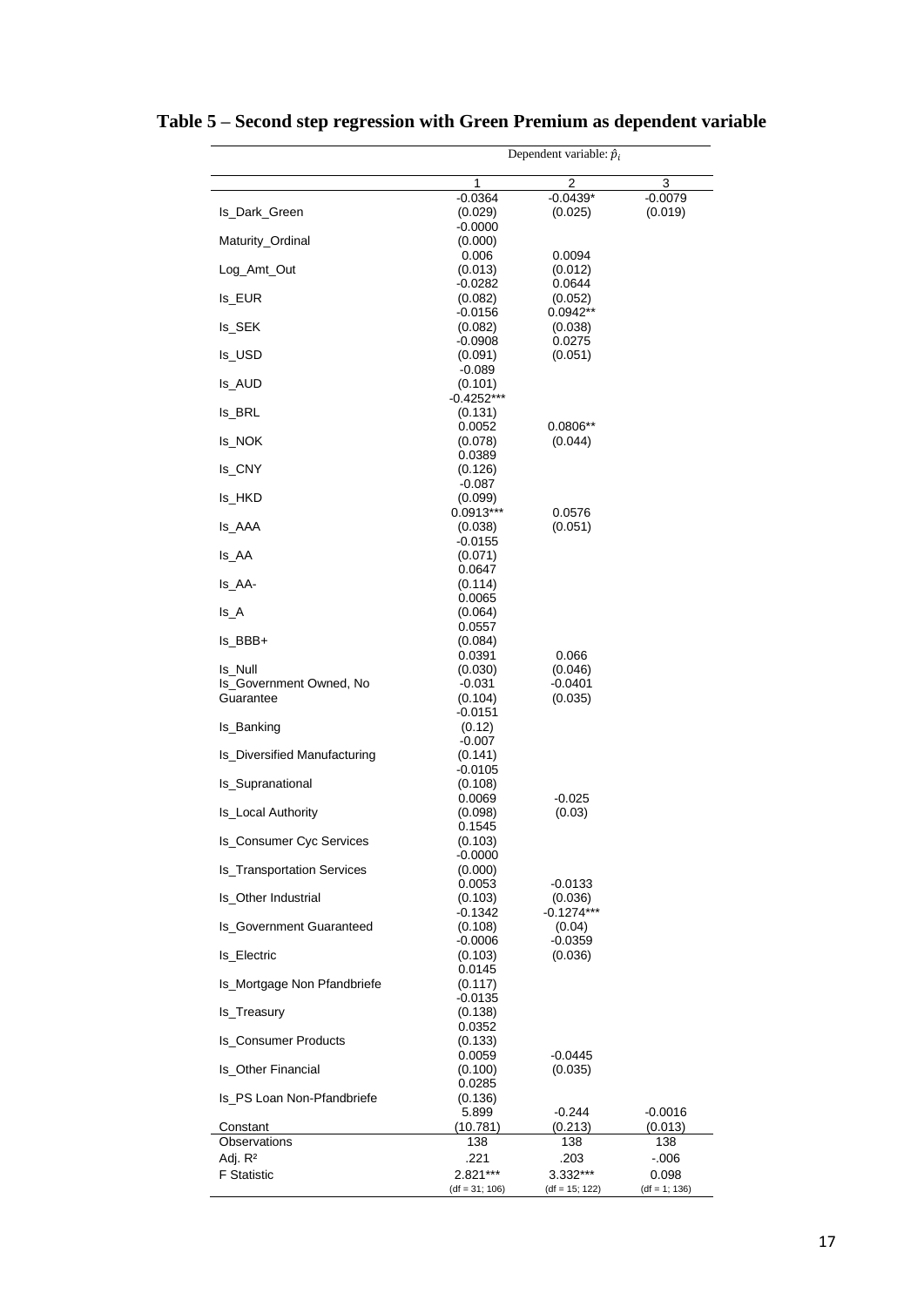The dependent variable  $\,\hat p_i$  is the green premium calculated with the regression in Eq. 3. "Maturity Ordinal" is the Maturity date in ordinal format. "Log Amt Out" is the natural logarithm of the Amount Issued. "Is EUR" is a dummy variable equal to 1 for bonds in EUR. "Is\_SEK" is a dummy variable equal to 1 for bonds in SEK. "Is\_USD" is a dummy variable equal to 1 for bonds in USD. "Is\_AUD" is a dummy variable equal to 1 for bonds in AUD. "Is\_BRL" is a dummy variable equal to 1 for bonds in BRL. "Is\_NOK" is a dummy variable equal to 1 for bonds in NOK. "Is\_AAA" is a dummy variable equal to 1 for bonds whose Bloomberg Composite Rating is AAA. "Is\_AA+" is a dummy variable equal to 1 for bonds whose Bloomberg Composite Rating is AA+. "Is\_AA" is a dummy variable equal to 1 for bonds whose Bloomberg Composite Rating is AA. "Is\_AA-" is a dummy variable equal to 1 for bonds whose Bloomberg Composite Rating is AA-. "Is\_A" is a dummy variable equal to 1 for bonds whose Bloomberg Composite Rating is A. "Is\_Government Owned, No Guarantee" is a dummy variable equal to 1 for bonds whose BCLASS Level 4 is Government Owned, No Guarantee. "Is Diversified Manufacturing" is a dummy variable equal to 1 for bonds whose BCLASS Level 4 is Diversified Manufacturing. "Is\_Supranational" is a dummy variable equal to 1 for bonds whose BCLASS Level 4 is Supranational. "Is Local Authority" is a dummy variable equal to 1 for bonds whose BCLASS Level 4 is Local Authority. "Is Other Industrial" is a dummy variable equal to 1 for bonds whose BCLASS Level 4 is Other Industrial. "Is Government Guaranteed" is a dummy variable equal to 1 for bonds whose BCLASS Level 4 is Government Guaranteed. Standard errors in parentheses. Notation of the significance levels: \*p<0.1; \*\*p<0.05; \*\*\*p<0.01.

We can also see from Figure 2 how the average Dark green premium and the average Medium & Light green premium seems to be evolving over time in our dataset. It appears that the Dark green premium is getting more and more negative over time (excluding the COVID-19 crisis) whereas the Light & Medium green premium seems to be stable (or even increasing) over the same time horizon.



#### **Figure 2 – Evolution of Green Premiums over time**

The left chart shows the median of green premiums for dark green bonds calculated monthly (by running Eq.3 for each month rather than over the whole life of the security). The right side shows the same but for Medium and Light Green bonds. It is worth noting that the number of bonds observed increases with time. The monthly green premium is calculated from June 2017 to November 2020 for all bonds available.

We firstly repeat the analysis with all the observations before 2020. We can see from both Table 6 and Figure 2 that the distribution looks more clearly left skewed and there is also a lower variance with less outliers. The Wilcoxon test on this dataset of 81 green bond premiums tells us that the mean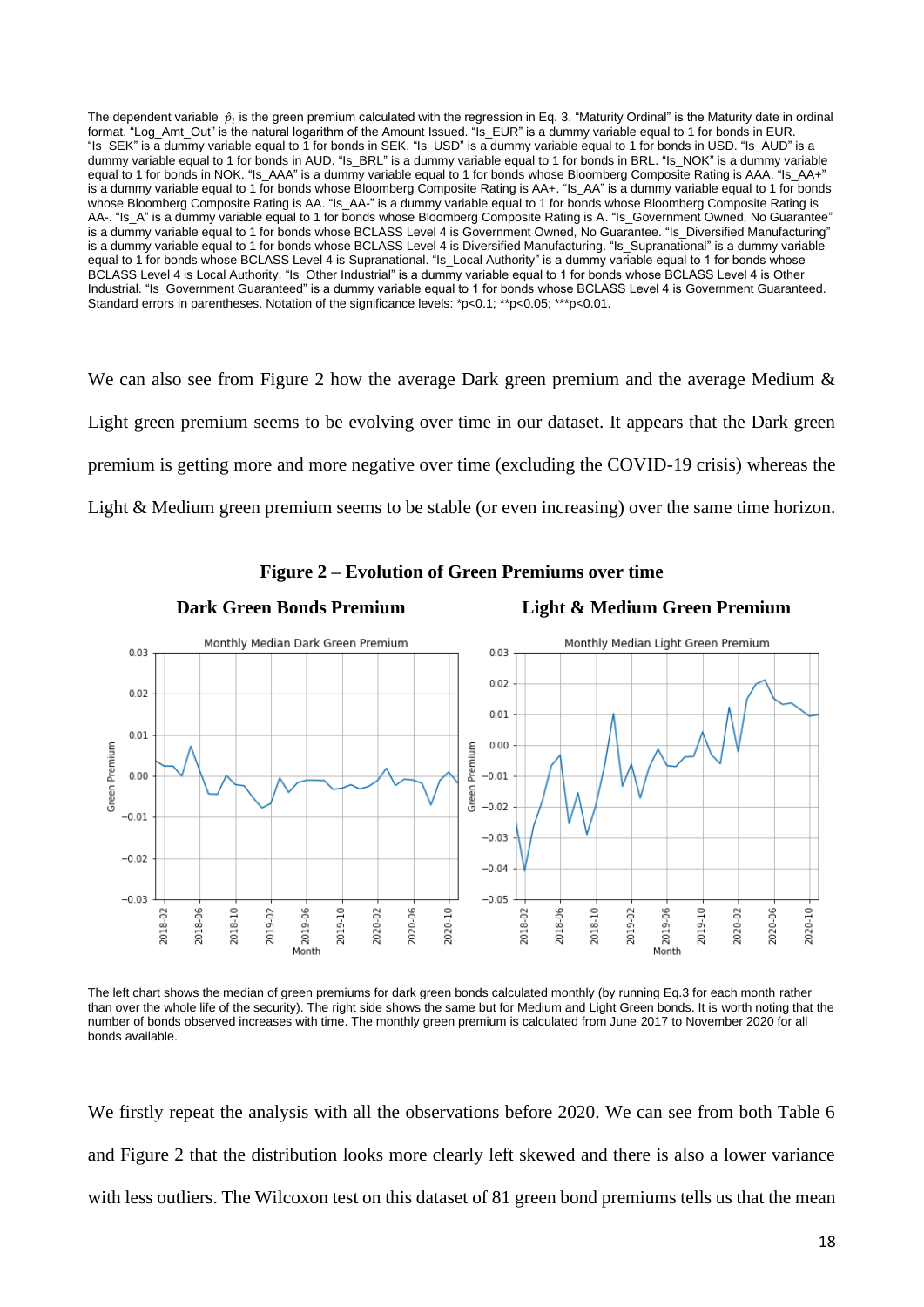is still not significantly lower than 0 but the p-value decreases to 0.135. In this case also the subgroups: bonds in EUR and Government Owned, No Guarantee are significantly lower than zero with a 95% confidence level.

| Table 6 – Descriptive statistics of the green premiums (before 2020) |
|----------------------------------------------------------------------|
|                                                                      |

Min 1st Quart. Median Mean 3rd Quart Max Std. Dev

 $\hat{p}_i$  -0.4163% -0.0196% -0.0029% -0.0149% 0.0201% 0.1326% 0.074% Table summurizing the distribution of the variable  $\hat{p}_{i}^{}$  (only for observations before 01/01/2020)



**Figure 3 – Distribution of the Green Premium (before 2020)**

Histogram graph (50 buckets) summurizing the distribution of the variable  $p_i$  (only for observations before 01/01/2020)

We can now study what happens to these 81 observations during 2020. As show in Table 7, the average green premium is slightly positive and Figure 4 shows that the distribution of observation is more symmetric around 0, with larger positive observations. It appears that the COVID-19 crisis had an effect on the green premium.

| Table 7 – Descriptive statistics of the green premium (after 2020) |  |  |
|--------------------------------------------------------------------|--|--|
|--------------------------------------------------------------------|--|--|

| Min        | Ouart.<br>1st ( | Median  | Mean   | Ouart<br>3rd | Max     | Std.<br>Dev |
|------------|-----------------|---------|--------|--------------|---------|-------------|
| $-0.5439%$ | $-0.0173%$      | 0.0016% | 0.001% | 0.0321%      | 0.3624% | 0.118%      |

Table summurizing the distribution of the variable  $\hat{p}_i^{}$  (only for bonds that where already available before 01/01/2020 but only using observations after 01/01/2020)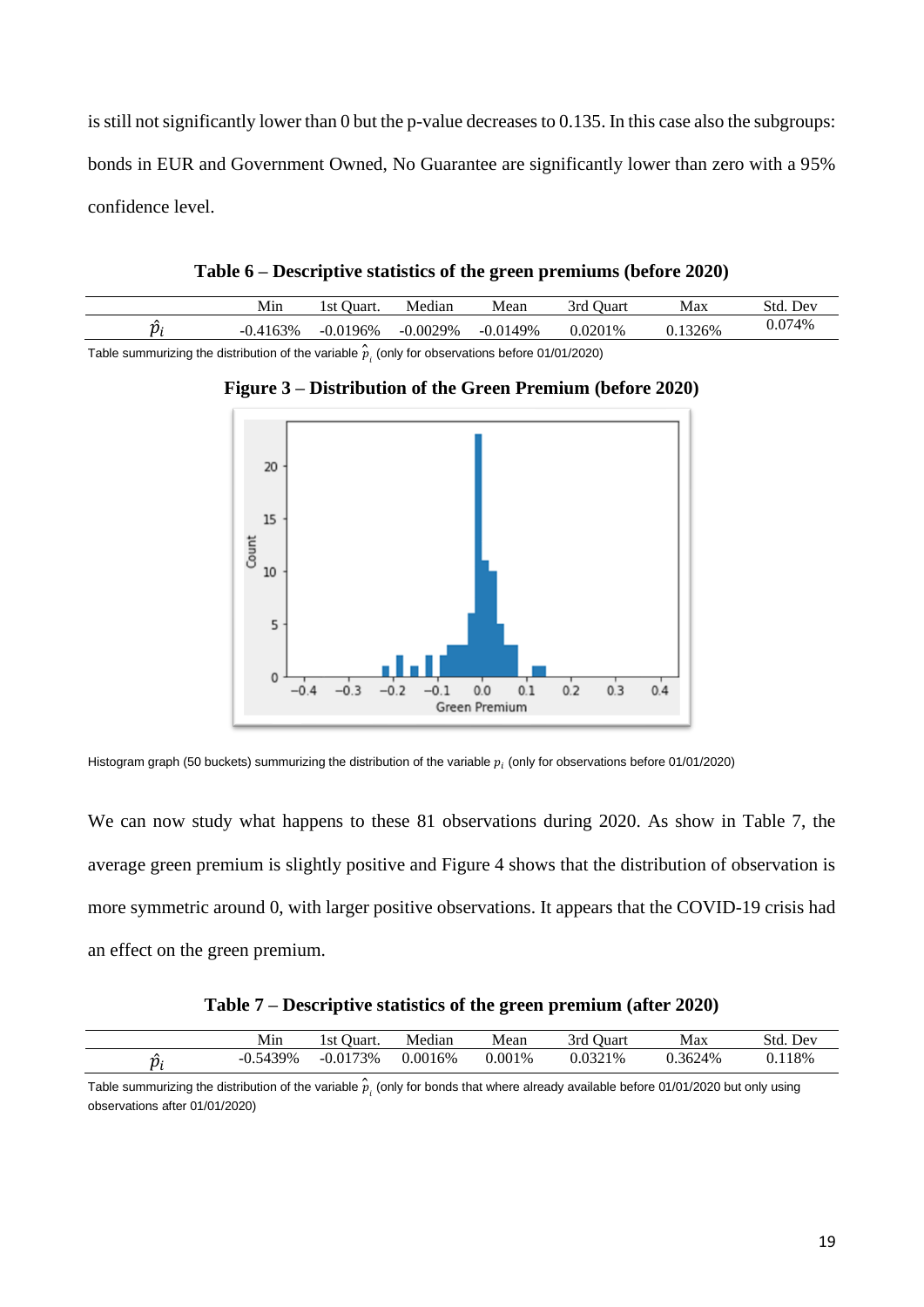

**Figure 4 – Distribution of the Green Premium (after 2020)**

Histogram graph (50 buckets) summurizing the distribution of the variable  $p_i$  (only for bonds that where already available before 01/01/2020 but only using observations after 01/01/2020)

We finally investigate whether the ownership of dark-green bonds differs from that of otherwise similar green bonds. We are specifically interested in the role played by investors who have signed to UNPRI. Table 8 shows the average holding size of the top investors for the bonds included in our sample.

|                                                                                                                                     | Min   | 1st Ouart. | Median | Mean   | 3rd Ouart | Max    | Std. Dev |
|-------------------------------------------------------------------------------------------------------------------------------------|-------|------------|--------|--------|-----------|--------|----------|
| All owners                                                                                                                          | 0.120 | 2.358      | 5.645  | 11.010 | 14.668    | 68.850 | 13.518   |
|                                                                                                                                     |       |            |        |        |           |        |          |
| UNPRI Owners                                                                                                                        | 0.050 | 1.000      | 3.220  | 7.720  | 8.500     | 60.000 | 11.931   |
| Table summurizing the distribution of the total Percentage Outstanding Owned by the Top 20 Owners (from Bloomberg) for the bonds in |       |            |        |        |           |        |          |

**Table 9 – Descriptive statistics of Ownership Data (Top 20 Owners)**

our sample. Data is in percentage. We have ownership data for 124 bonds.

To understand whether UNPRI signatories effectively prefer to hold green bonds we study the percent holding of investors of the tree categories of bonds that we have identified: Dark green, Medium  $\&$ Light Green and Comparable conventional bonds. It turns out that UNPRI investors represent 75.2% of the top 20 holder's ownership of Dark green securities and 60.4% of Light & Medium green securities. Also, they hold 59.0% of the comparable conventional securities. This result seems to highlight that UNPRI investor prefer to hold green bonds but they also perform a thorough due diligence and end up holding a significantly higher percentage of Dark green bonds.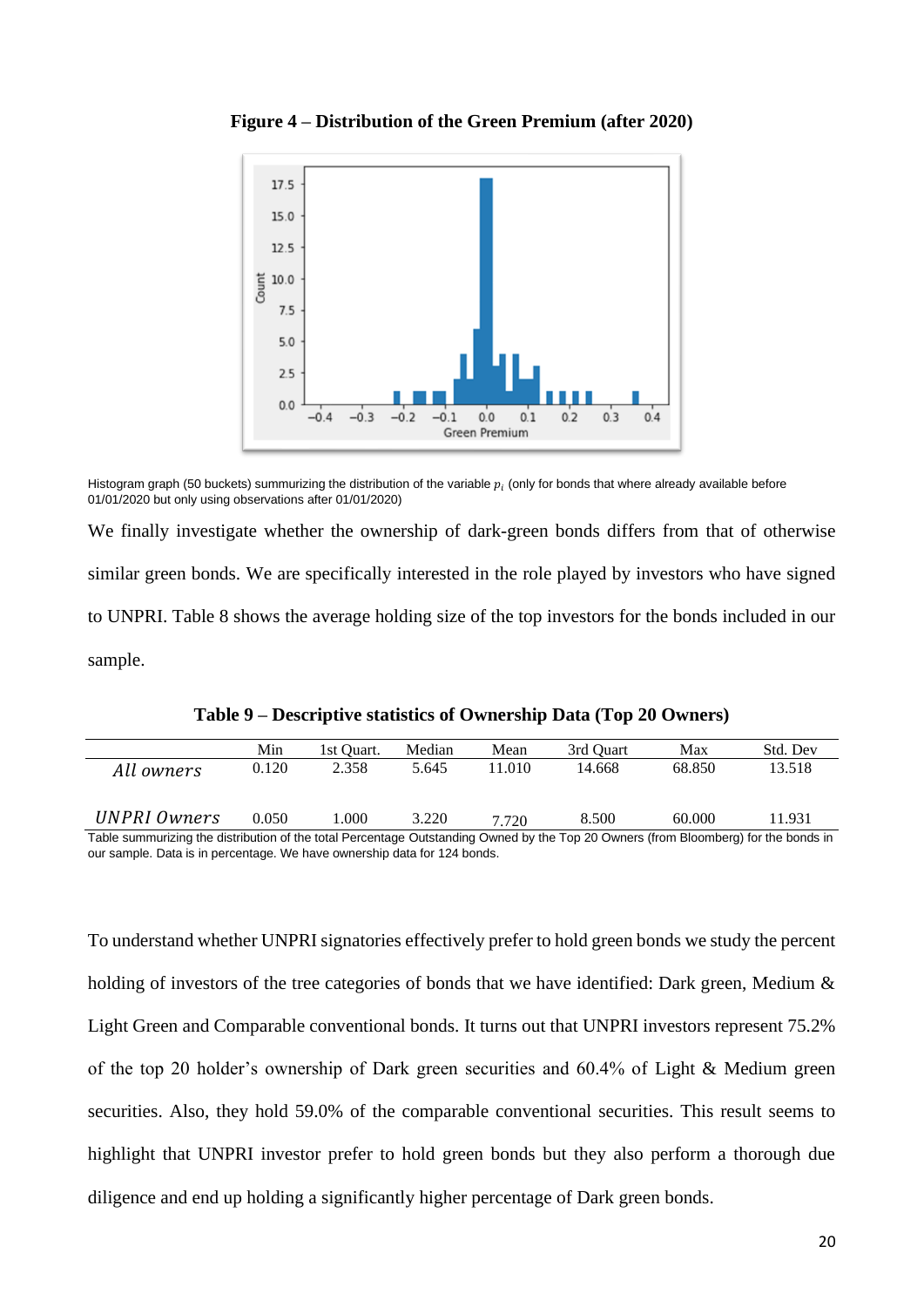On the other hand, UNPRI investors seem to treat Light & Medium green bonds as equal to the conventional bonds. We have repeated the analysis also for bonds for which the top 20 owners represent at least more than 5% of the total ownership of the security and results do not change. Investors that are non-UNPRI hold only 24.8% of dark green bonds whereas hold 39.6% of L&M bonds and 41% of the conventional bonds. Table 9 shows that UNPRI investors have on average a significantly higher stake in dark-green bonds versus conventional bonds and light/medium-green bonds.

|                 | Dark green vs.<br>Light green vs. |              | Dark green vs. |
|-----------------|-----------------------------------|--------------|----------------|
|                 | Conventional                      | Conventional | Light green    |
| Mean Difference | $16.24\%$ ***                     | 1.37%        | 14.87%**       |
| t-statistic     | 2.7144                            | 0.2369       | 2.2676         |
| p-value         | 0.0095                            | 0.8135       | 0.0284         |

**Table 9 – Bond Ownership by UNPRI Investors** 

Table summarizing the Welch's t-test for mean differences:  $t = \frac{\mu_1-\mu_2}{\mu_1-\mu_2}$ . Mean Difference is the difference between the average top 20 √ 1 2  $\frac{s_1^2}{n_1} + \frac{s_2^2}{n_2}$  $n<sub>2</sub>$ 

percentage ownership of UNPRI investors of the two categories:  $(\mu_1 - \mu_2)$  where  $\mu_1$  corresponds to the first category appearing in the column title.

It is also worth looking at the growth in ownership of green bonds compared to conventional bonds rather than the absolute percentage ownership of these bonds. This analysis shows that non-UNPRI tend to hold more conventional bonds that green. Their percentage holding of dark-green bonds is 40% lower than their percentage holding of dark-green bonds. On the contrary, UNPRI investors have a 27% higher percentage ownership of dark-green bonds than of conventional bonds.

To get more granular results, we study how dark-green bonds' ownership is affected by the kind of climate-related investment tools/frameworks adopted by UNPRI signatories. We specifically observe from the UNPRI survey whether signatories reported the adoption of any of 14 different climate risk related tools. Table 10 shows the average ownership of dark, light/medium and comparable bonds of both the investors that replied True and False to the various questions about the adoption of the different tools.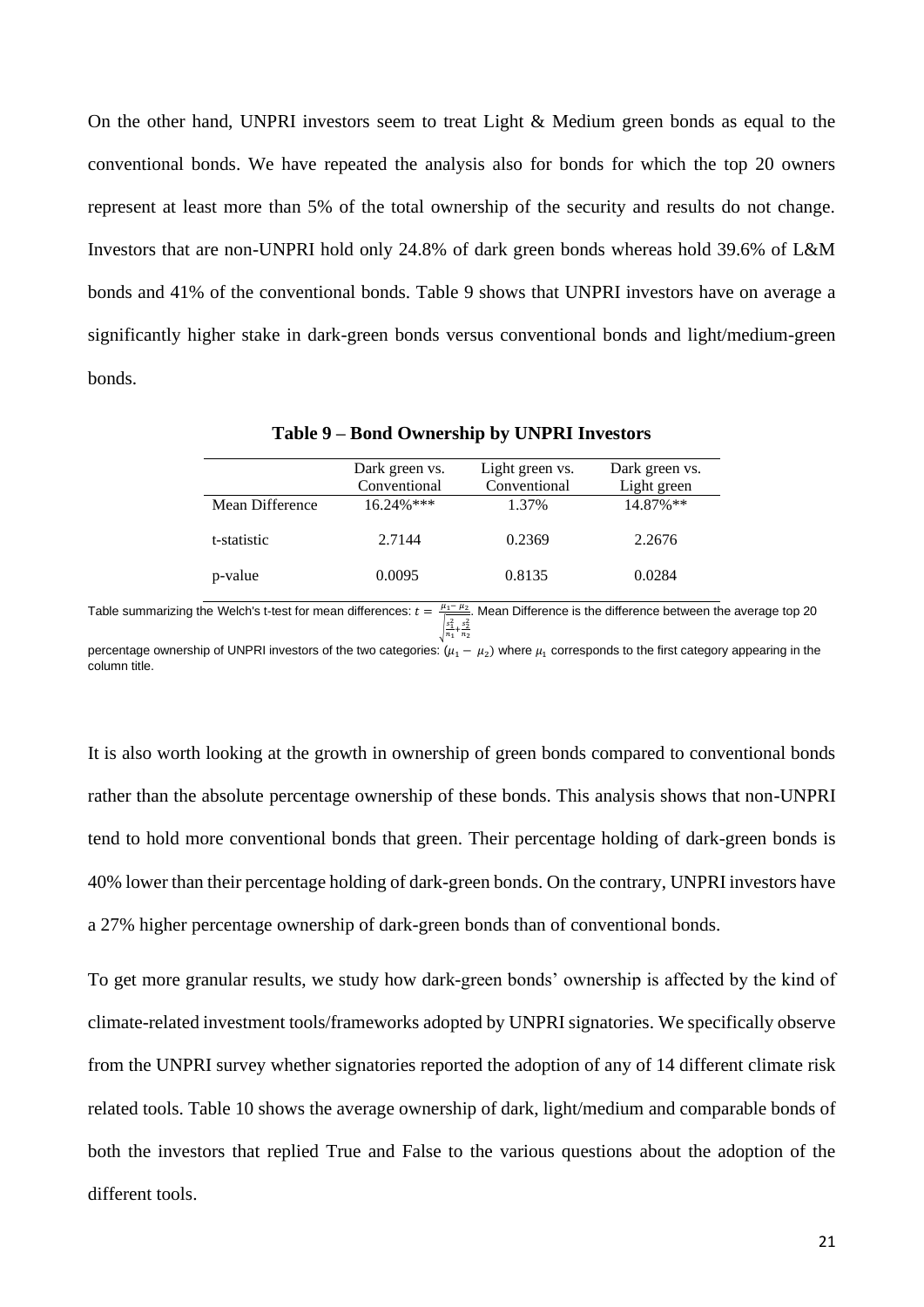The most interesting aspect that we can study is the growth in ownership with respect to the comparable bond for the two categories. In particular, we notice that the categories of True respondents that have the largest increase in ownership of dark-green versus light/medium green are: *Setting carbon reduction targets for portfolio*, *Target setting for emission risk reduction*, *Encourage internal/external portfolio managers to monitor emission risks*, *Formal contracts to integrate climate in external investments*. On the other hand, there are categories that have a higher percentage ownership of light/medium-green than dark-green, in particular: *Sought climate policy change with policymakers* and *Scenario testing*.

Table 11 shows that the UNPRI investors who answered True to the various questions on average prefer to hold green bonds over comparable conventional bonds: their percentage ownership of darkgreen bond is 69% higher than their ownership of conventional bonds. On the other hand, for non-UNPRI investors, the percentage holding of dark-green bonds is 40% lower than the conventional bonds' one. This might explain why we do not find a strong evidence of green premium in our dataset. Non-UNPRI investors hold a larger share of conventional bonds counterbalancing the effect of the green bond excess demand attributable to UNPRI investors. As we saw this effect might have been accentuated by the COVID-19 crisis.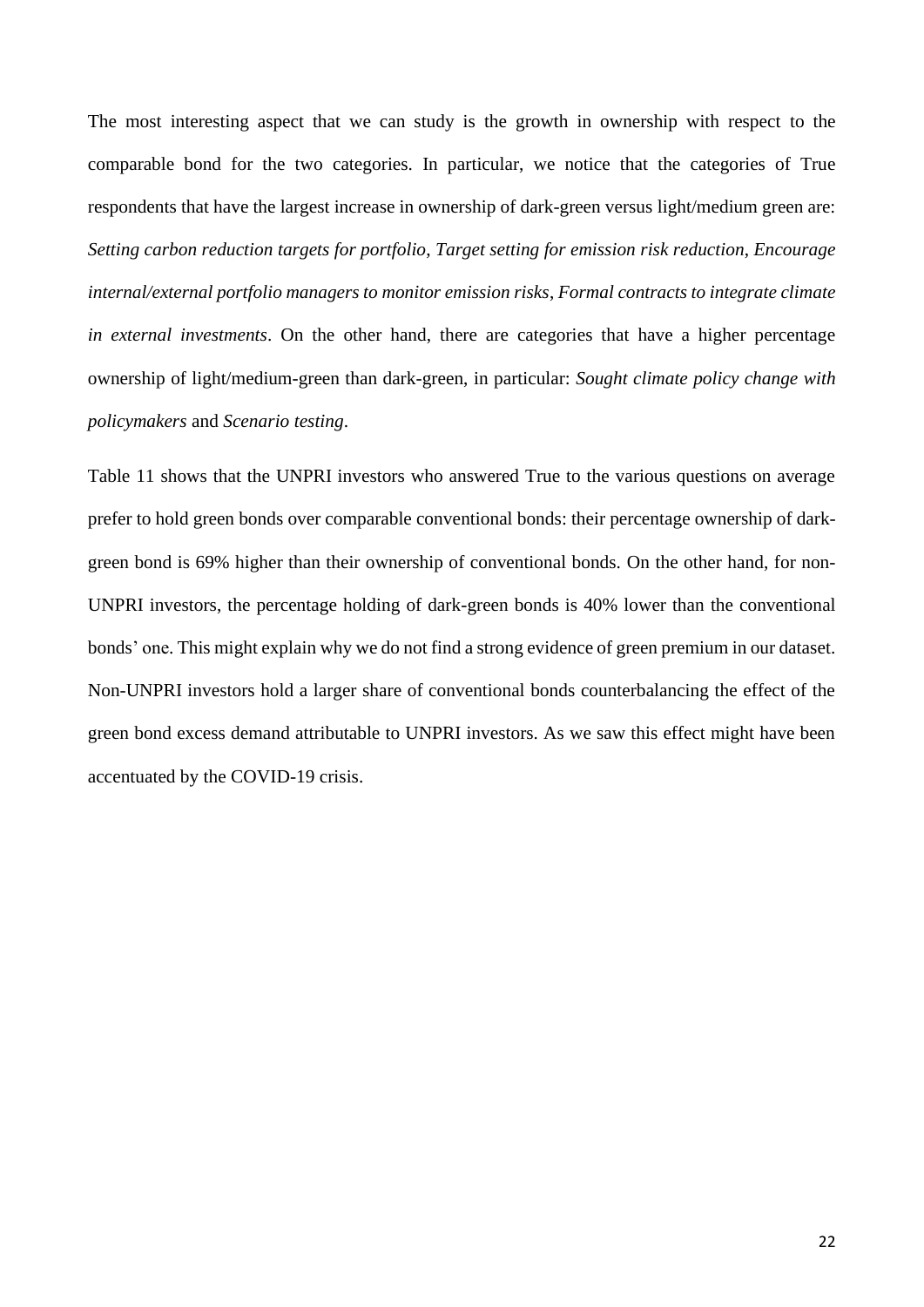# **Table 8 – Percentage Ownership of the tree bond typologies for the respondents of the UNPRI Survey**

|                                                                                                      | <b>True Dark</b> | <b>True Light</b> | <b>True Comp</b> | <b>False Dark</b> | <b>False Light</b> | <b>False Comp</b> |
|------------------------------------------------------------------------------------------------------|------------------|-------------------|------------------|-------------------|--------------------|-------------------|
| Setting carbon reduction targets                                                                     |                  |                   |                  |                   |                    |                   |
| for portfolio                                                                                        | 0.1685           | 0.1180            | 0.0520           | 0.5838            | 0.4856             | 0.5379            |
| Established climate change<br>sensitive asset allocation<br>strategy                                 | 0.0296           | 0.0271            | 0.0176           | 0.7227            | 0.5765             | 0.5724            |
| Targeted low carbon/climate<br>resilient investments                                                 | 0.1583           | 0.1952            | 0.1167           | 0.5940            | 0.4083             | 0.4733            |
| Reduce portfolio exposure to<br>emissions intensive holdings                                         | 0.2574           | 0.1867            | 0.1495           | 0.4949            | 0.4169             | 0.4404            |
| Used emissions data or<br>analysis to inform investment<br>decisions                                 | 0.1340           | 0.1512            | 0.1266           | 0.6183            | 0.4524             | 0.4634            |
| Sought climate change<br>integration by companies                                                    | 0.2019           | 0.1825            | 0.1490           | 0.5504            | 0.4211             | 0.4410            |
| Sought climate policy change<br>with policymakers                                                    | 0.1060           | 0.1789            | 0.1019           | 0.6463            | 0.4247             | 0.4881            |
| Carbon footprinting                                                                                  | 0.2426           | 0.2350            | 0.1491           | 0.5097            | 0.3686             | 0.4408            |
| Scenario testing                                                                                     |                  |                   |                  |                   |                    |                   |
| Disclosure on emission risk                                                                          | 0.0470           | 0.0650            | 0.0033           | 0.7053            | 0.5386             | 0.5866            |
|                                                                                                      | 0.1609           | 0.1578            | 0.1017           | 0.5914            | 0.4458             | 0.4882            |
| Target setting for emission risk<br>reduction                                                        | 0.1342           | 0.0930            | 0.0668           | 0.6182            | 0.5106             | 0.5231            |
| Encourage internal/external<br>portfolio managers to monitor<br>emission risks                       | 0.2510           | 0.1162            | 0.1261           | 0.5013            | 0.4874             | 0.4638            |
| Formal contracts to integrate<br>climate in external invest                                          | 0.0076           | 0.0042            | 0.0014           | 0.7447            | 0.5993             | 0.5885            |
| Emissions risks<br>monitoring/reporting are<br>formalized into contracts when<br>appointing managers | 0.0000           | 0.0000            | 0.0000           | 0.7523            | 0.6036             | 0.5899            |

Table summurizing the mean percentage ownership of the UNPRI investors that have replied to diffent questions posed in the UNPRI survey. The second column is the percent holding of Dark Green bonds of the investors that replied True to the question in the first column. The third and fourth columns are the percent holding of Medium/Light Green bonds and Comparable bonds for the same investors respectively. The last 3 columns report the same statistics but for investors that replied False to the question in column 1.

### **Table 9 – Growth in percentage ownership of green bonds over conventional bonds for the respondents to the UNPRI survey and non-UNPRI (Null) investors**

|        | True Dark | rue<br>Liaht | -rue<br>Comp | False<br>Dark | False<br>Liaht | False<br>Comp | <b>Null Dark</b> | Null Light | Null<br>Comp |
|--------|-----------|--------------|--------------|---------------|----------------|---------------|------------------|------------|--------------|
| Mean   | 195%      | 201%         |              | 21%           | $-5%$          |               | $-40%$           | $-3%$      |              |
| Median | 69%       | 55%          |              | 23%           | $-5%$          |               | $-40%$           | $-3%$      |              |

The first 6 columns show the average growth in ownership of green bonds compared to conventional bonds. For each of the lines in Table 7 we calculate the growths as [True Dark/True Comp – 1] and [True Light/ True Comp – 1] (this procedure is repeated for both the True and False respondents). We then calculate the Median and Mean of each of the columns (14 datapoints per column). The last 3 columns report the same result but for non-UNPRI investors (Null response).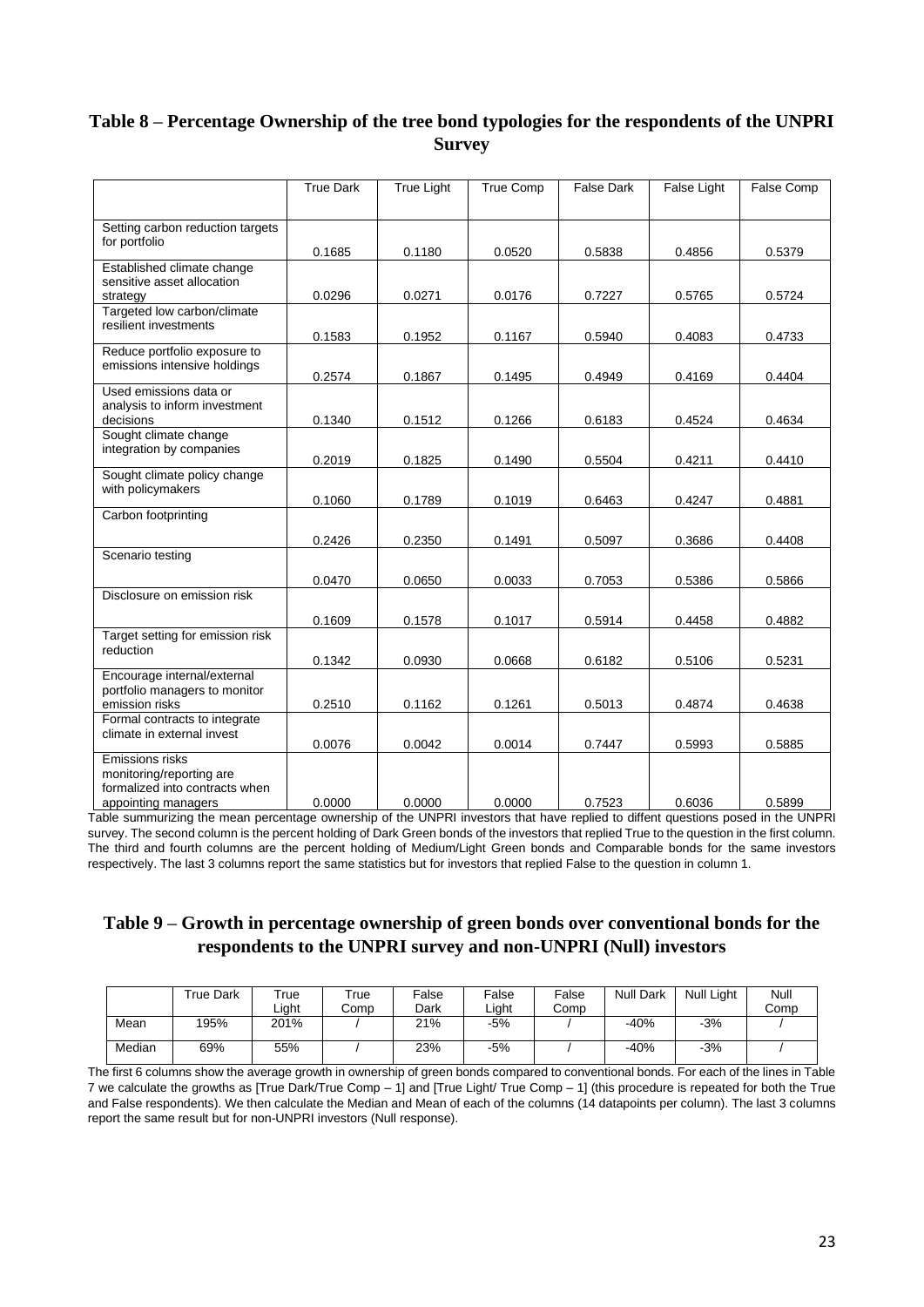#### <span id="page-23-0"></span>**6. Conclusions**

With the exponential growth of green bonds and a larger variety of sustainable fixed income securities available in the market, investors are exercising greater scrutiny on the green credentials of issuers. Several initiatives have been launched in order to set standards for the correct labelling and certification of bonds' greenness. The 'Green Bond Principles' (GBPs) promoted by ICMA are the most widely accepted standards to promote the integrity of the green bond market. the GBPs encourage green bond issuers to seek external reviews about the issuance process and use of proceeds. According to the GBPs, there are four types of external reviews: second-party opinion, verification, certification, and green rating. As an emerging practice, external reviewers are allocation a shade of green judgment to express the quality and quantity of the expected environmental benefits associated with each green bond issue.

However, the extent to which investors do care about the different shades of green of bonds is understudied. We study the bonds that received a second opinion by CICERO an independent research centre that attributes a shade of green label to bond issues on the basis of the environmental short to long term footprint of the project financed with the green bond issuance proceeds. By matching these green bonds with otherwise similar non-green bonds we find that there is no "greenium" for the dark-green nor for the light/medium green bonds. Hence, the yield and pricing of the bonds in the market do not seem affected by the greenness degree of the securities. Our findings are in line with Larcker and Watts (2020) who do not find consistent evidence of any greenium for US green municipal bonds. In terms of asset pricing, not only the green label does not have implications on the yield and price of the bonds, but also the shades of green are not reflected in differential pricing of sustainable fixed income securities.

Our sample is limited in size but the choice of focusing on one provider of shades of green labels grants internal data and measurement consistency. Along Dorfleitner et al. (2020), future research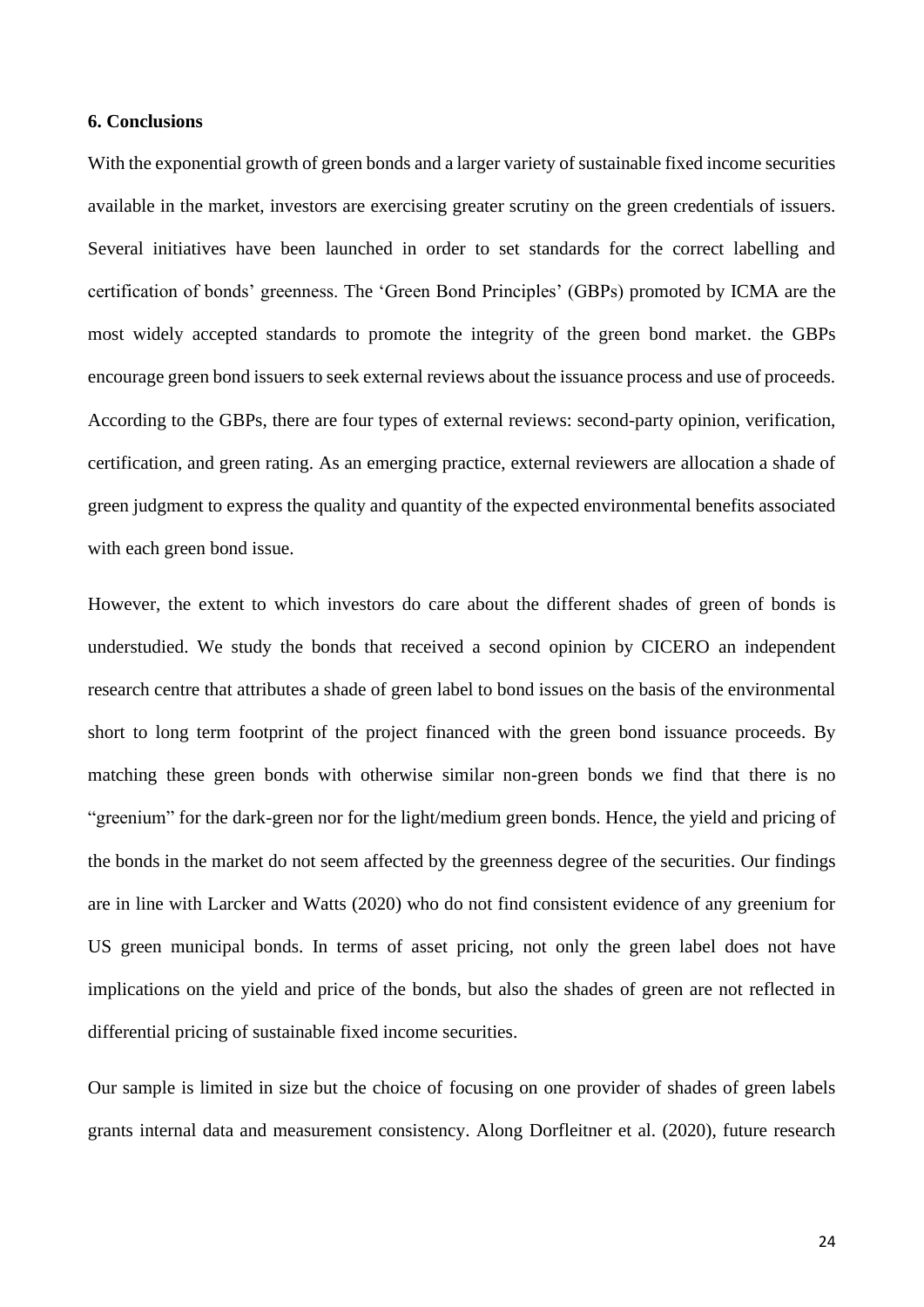should explore whether the shades of green labels granted by the various second-opinions providers are really meaningfully consistent and comparable.

We find that the dark-greenium is time-variant and increasing over time. This might be due to the fact that investors are getting more attentive and sophisticated in assessing the environmental benefits associated with green-labelled assets. Therefore, they are over time more willing to forgo a financial return (lower yield) in exchange for more climate-resilient assets.

We find strong evidence that investors committed to integrate sustainability in their portfolio decisions own relatively more dark-green bonds in way that is economically and statistically significant. This is confirmed by a granular analysis of the reported answers to the UNPRI survey about the adoption of specific tools and frameworks such as carbon footprinting and scenario analysis. Institutional investors who reported adopting climate-aware investing tools do actually hold more dark-green bonds in their portfolios. We are not able to establish a causal relationship between the bonds having obtained a dark-green second-opinion judgment by CICERO and the higher stake held by responsible investors. It is possible that climate-aware investors did carry a due-diligence autonomously and purchased more of the green bonds with strongest environmental credentials and objectives. However, our analysis reveals a strong preference of responsible investors for dark-green bonds, while the light/medium-green bonds appear to be treated like non-green bonds as far as ownership can tell.

In the last decade, green bonds have become increasingly appealing as an asset class to investors (Krueger et al., 2020). Our results also have policy implications as the shades of green do matter for investment decisions although they are not priced differently in the market. Independent external reviews appear can help reducing information asymmetry between green bond issuers and investors. Thus, the regulatory standard and frameworks should be encouraged and offer more granular assessment of the environmental quality of the projects financed via green bonds. An important step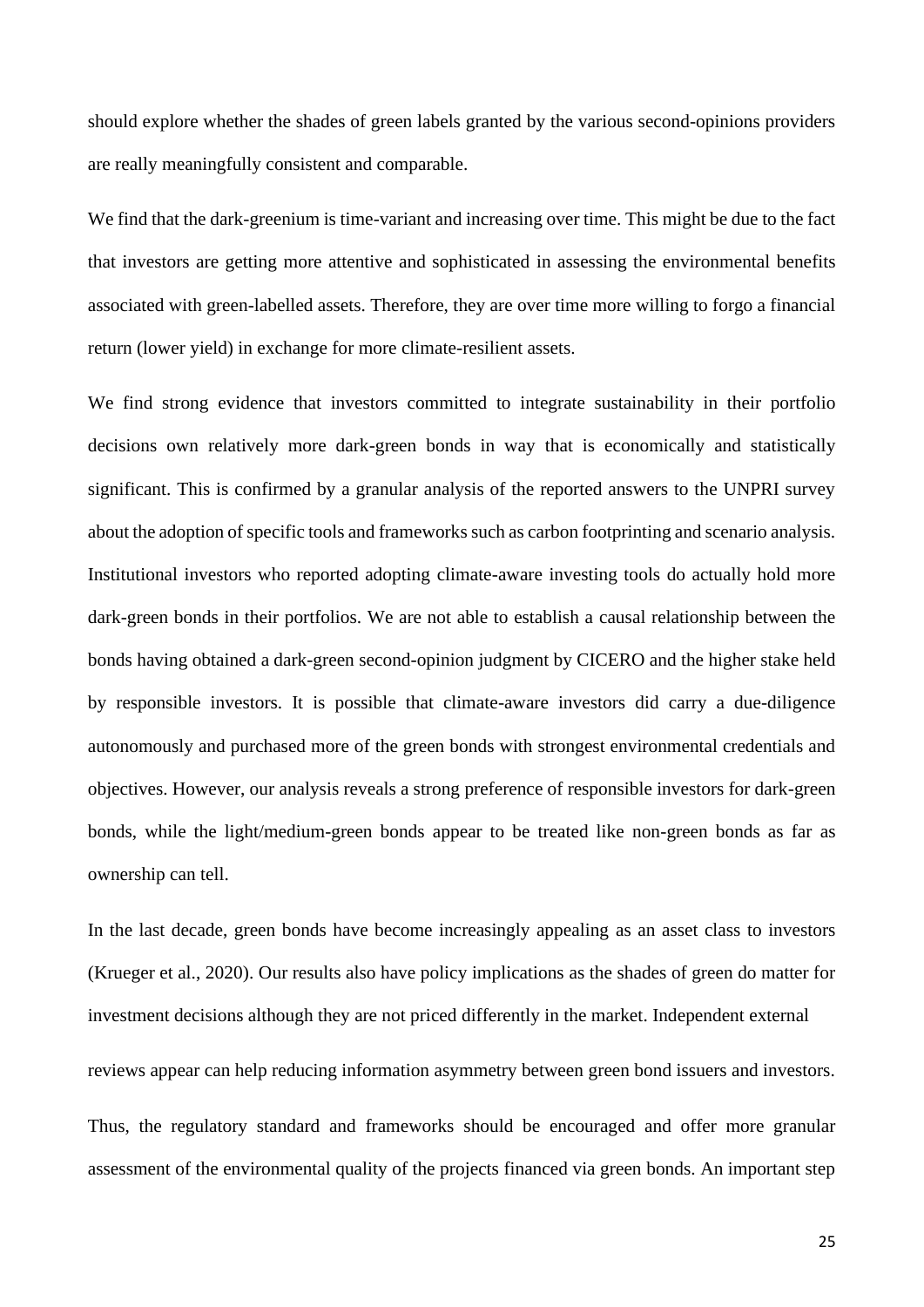would be the homogenization, disclosure and enhanced comparability of the assessment criteria and metrics adopted by independent green bond reviewers.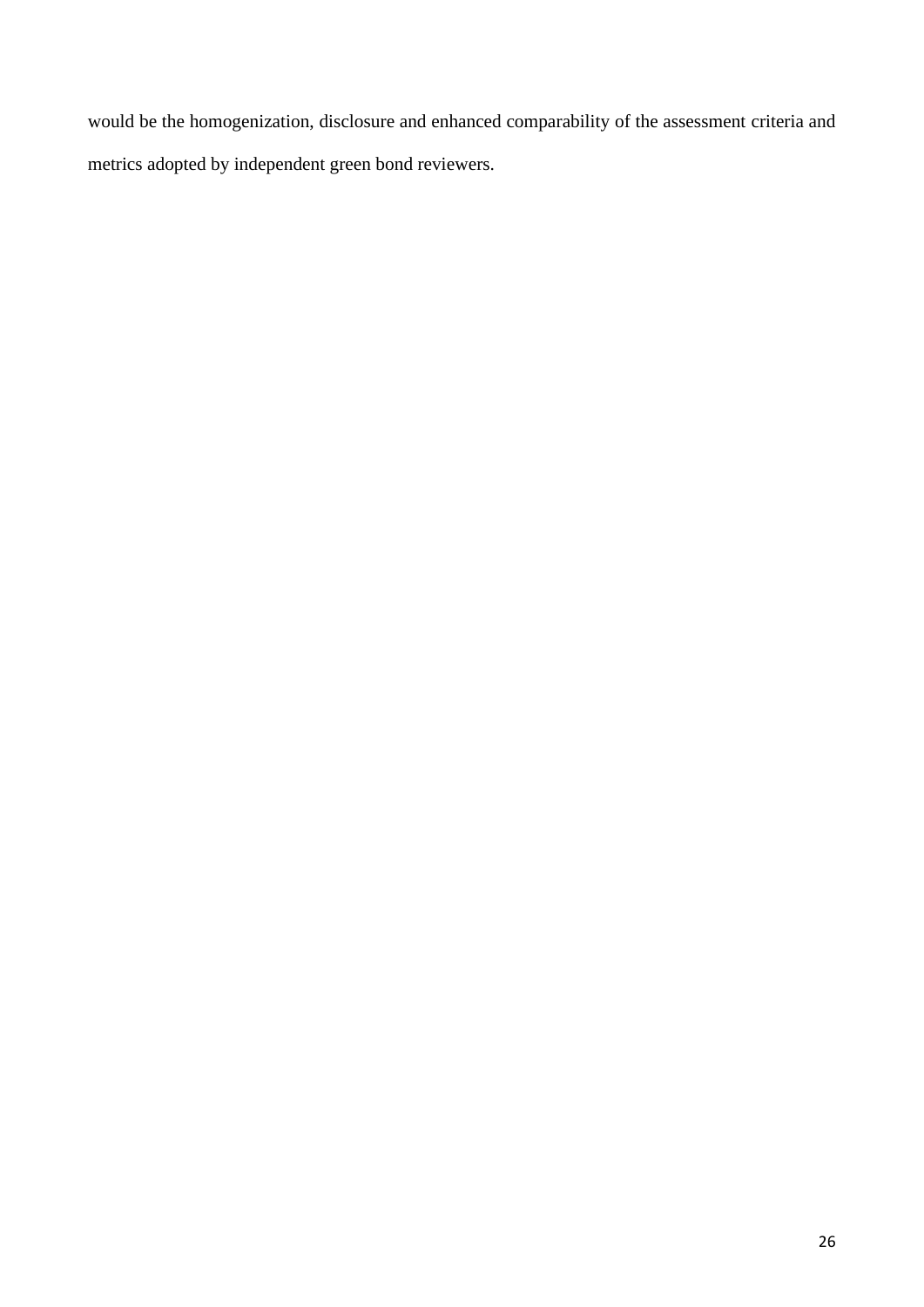# **References**

Bachelet, M.J., Becchetti, L., Manfredonia, S., 2019. The green bonds premium puzzle: The role of issuer characteristics and third-party verification. *Sustainability*, 11, 1098.

Baker, M., Bergstresser, D., Serafeim, G., Wurgler, J., 2018. Financing the Response to Climate Change: the Pricing and Ownership of U.S. Green Bonds. Unpublished Working Paper. Harvard University, Brandeis University, and New York University.

Batthacharya A. *et al*. (2016). *Framework for assessing the role of sustainable infrastructure*. Brookings Instituion, Washington DC.

Bauer, R. & Hann, D. (2010). *Corporate environmental management and credit risk*. Working paper. URL: https://papers.ssrn.com/sol3/papers.cfm?abstract\_id=1660470

Bloomberg (2017). *Investors are willing to pay a "Green" premium*. Bloomberg New Energy Finance report.

Caliendo, M. & Kopeining, S. (2005). *Some Practical Guidance for the Implementation of Propensity Score Matching*. IZA DP No. 1588

Carney, M. (2015). *"Breaking the tragedy of the horizon - climate change and financial stability"*. speech given at Lloyd's of London, 29 September.

Climate Bonds Initiative (2016). *Green bond pricing in the primary market: January 2016 - March 2017*.

Climate Bonds Initiative (2018). *Green Bond Highlights 2017*. URL:<https://www.climatebonds.net/files/reports/cbi-green-bonds-highlights-2017.pdf>

Dorfleitner, Gregor and Utz, Sebastian and Zhang, Rongxin, The Pricing of Green Bonds: External Reviews and the Shades of Green (July 27, 2020). Available at SSRN: <https://ssrn.com/abstract=3594114> or [http://dx.doi.org/10.2139/ssrn.3594114](https://dx.doi.org/10.2139/ssrn.3594114)

European Commission (2018). *European Commission's Action Plan: Financing Sustainable Growth.*  URL: https://ec.europa.eu/info/publications/180308-action-plan-sustainable-growth\_en

Caroline, F. (2020) *Corporate Green Bonds*, Journal of Financial Economics (JFE), Forthcoming, Available at SSRN: <https://ssrn.com/abstract=3125518> or [http://dx.doi.org/10.2139/ssrn.3125518](https://dx.doi.org/10.2139/ssrn.3125518) French Treasury (2015). Decree no. 2015-1850. URL: https://www.legifrance.gouv.fr/eli/decret/2015/12/29/2015-1850/jo/texte

Ge, W. & Liu, M. (2015). *Corporate social responsibility and the cost of corporate bonds*. Journal of Accounting and Public Policy 34 (6), 597–624.

Gianfrate, G., and M. Peri, 2019. *The green advantage: Exploring the convenience of issuing green bonds*, Journal of Cleaner Production, Volume 219, Pages 127-135. https://doi.org/10.1016/j.jclepro.2019.02.022.

Hirtenstein, A. (2017). *Evidence Mounts for Green Bonds Outperforming Conventional: HSBC.*  Bloomberg Markets, 5 September 2017.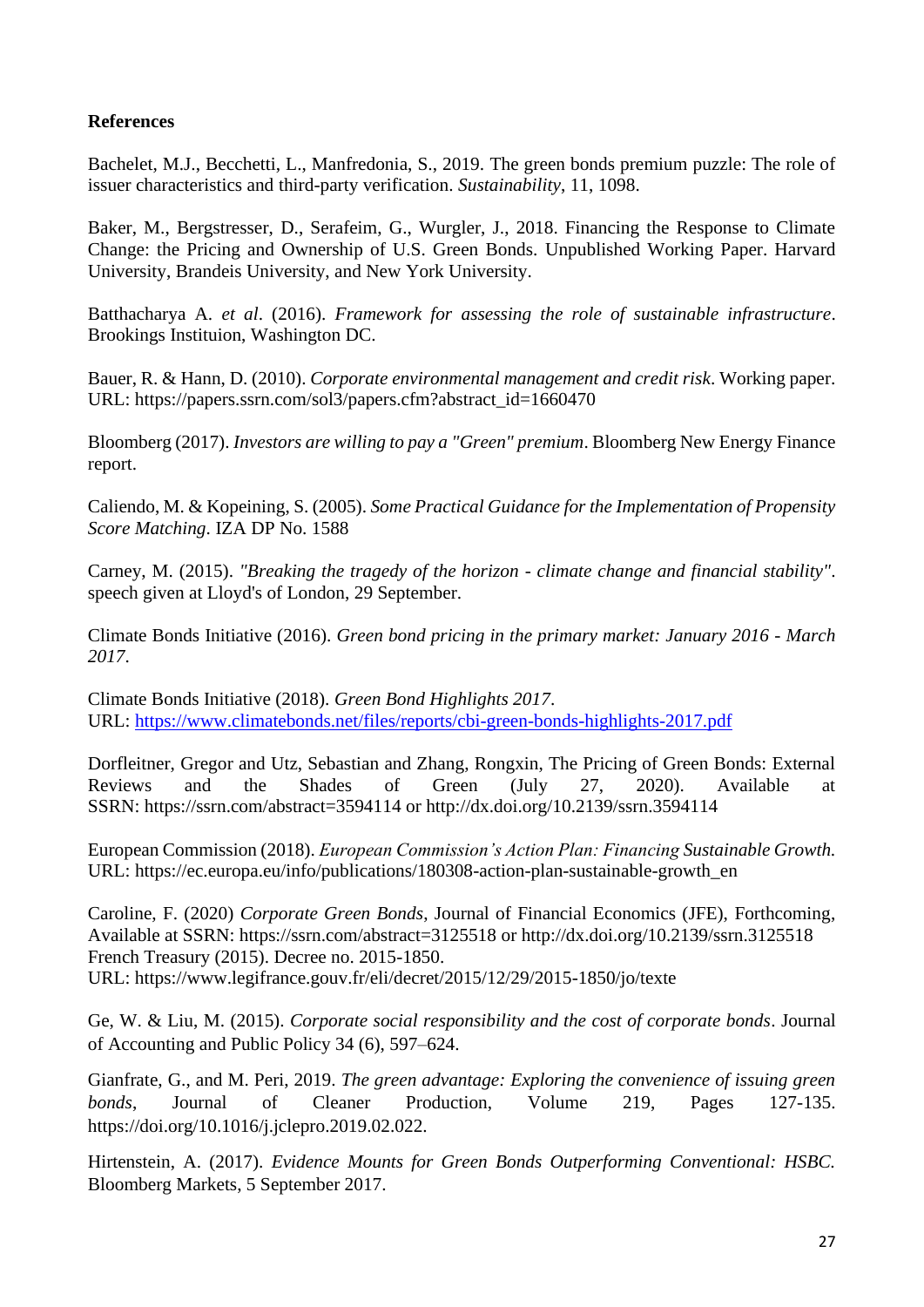URL: *https://www.bloomberg.com/news/articles/2017-09-05/evidence-mounts-for-Green-bondsoutperforming-conventional-hsbc*

I4CE (2016). *Enhancing Green bonds' contribution to the low-carbon and climate resilient transition*. Institute for Climate Economics.

Ibikunle, G. & Steffen, T. (2015). *European Green Mutual Fund Performance: A Comparative Analysis with their Conventional and Black Peers*. Journal of Business Ethics.

IIGCC (2017). *Implementing the Paris Agreement: Increasing engagement and driving disclosure*. 2017 Year in Review. URL: https://www.climatebonds.net/market/investor-appetite

Karpf, A. & Mandel, A. (2017). *Does it pay to be Green?* Working Paper.

Kovner, A. & Wei, C. (2014). *The Private Premium in Public Bonds*. Federal Reserve Bank of New York No. 553.

KPMG Advisory N.V. (2016). *Mainstreaming the green bond market: pathway towards common standards*.

Larcker, Edward M. Watts, (2020) *Where's the greenium?*, Journal of Accounting and Economics, Volume 69, Issues 2–3, 2020, 101312, https://doi.org/10.1016/j.jacceco.2020.101312.

MacAskill, S., E. Roca, B. Liu, R.A. Stewart, O. Sahin, (2021) *Is there a green premium in the green bond market? Systematic literature review revealing premium determinants*, Journal of Cleaner Production, Volume 280, Part 2, 2021, https://doi.org/10.1016/j.jclepro.2020.124491.

Menz, K. (2010). *Corporate social responsibility: is it rewarded by the corporate bond market? A critical note*. Journal of Business Ethics 96, 117–134.

Morgan Stanley (2017). *Why We Think Green Bonds Will Continue to Grow: A Primer.* Morgan Stanley report.

URL:<https://www.morganstanley.com/ideas/Green-bond-boom>

Natixis (2017). *Is the EIB paving the way for a "Green Premium"?* Natixis Report.

OECD (2015). *Mapping Channels to Mobilise Institutional Investment in Sustainable Energy*. Green Finance and Investment, OECD Publishing, Paris .

URL: https://www.oecd.org/g20/topics/energy-environment-Green-growth/mapping-channels-tomobilise-institutional-investment-in-sustainable-energy-9789264224582-en.htm

OECD (2017a). *Green bonds: Mobilising Bond Markets for a low-carbon transition,* Green Finance and Investments. OECD Publishing, Paris.

URL: http://www.oecd.org/env/mobilising-bond-markets-for-a-low-carbon-transition-9789264272323-en.htm

OECD (2017b). *Investing in Climate, Investing in Growth*. OECD Publishing, Paris. URL: https://www.oecd.org/environment/cc/g20-climate/synthesis-investing-in-climate-investingin-growth.pdf

Oikonomou, I., Brooks, C. & Pavelin, S. (2014). *The effects of corporate social performance on the cost of corporate debt and credit ratings*. Financ. Rev. 49, 49-75.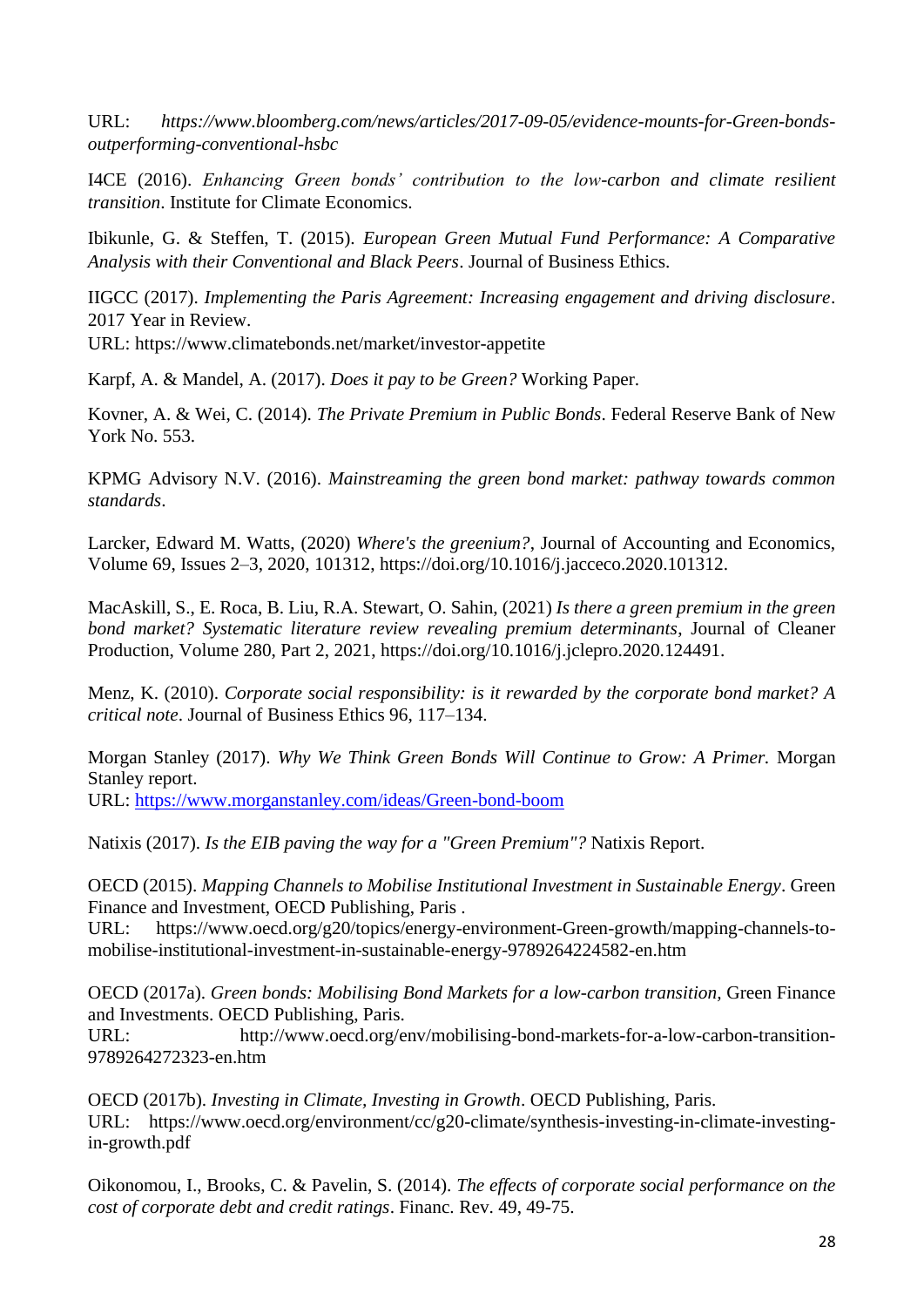Reed, P., Cort, T., & Yonavjak, L. (2019). Data-Driven Green Bond Ratings as a Market Catalyst. *The Journal of Investing*, *28*(2), 66-76.

Rosenbaum, P. R. & Rubin, D. B. (1983). *The central role of the propensity score in observational studies for causal effects*. Biometrika, Vol. 70, pp. 41–55.

Rosenbaum, P. R. & Rubin, D. B. (1984). *Reducing bias in observational studies using subclassification on the propensity score*. Journal of the American Statistical Association, Vol. 79, pp. 516–524.

Calder, A., Kolodzie, M. & Selot, V. (2017). *Green Bonds*. RBC Capital Markets. RBC Report.

Sean Kidney (2017). *Address by Climate Bonds CEO Sean Kidney to Luxembourg Stock Exchange*. Climate Bonds Initiative, Luxembourg.

URL: https://www.climatebonds.net/address-climate-bonds-ceo-sean-kidney-luxembourg-stockexchange

Smith, J. & Todd, P. (2005). *Does Matching Overcome LaLonde's Critique of Nonexperimental Estimators?*. Journal of Econometrics, 125(1-2), 305-353.

Stellner, C., Klein, C. & Zwergel, B. (2015). *Corporate social responsibility and Eurozone corporate bonds: The moderating role of country sustainability*. Journal of Banking & Finance. 59, 538–549. URL: 10.1016/j.jbankfin.2015.04.032.

TFCD (2017). The Task Force on Climate-Related Financial Disclosures URL: https://www.fsb-tcfd.org/publications/final-recommendations-report/

The new climate economy (2016). *The sustainable infrastructure imperative*. The new climate economy report. URL: http://newclimateeconomy.report/2016/

United Nations (1992). United Nations Framework Convention on Climate Change, article 2. URL:<https://unfccc.int/resource/docs/convkp/conveng.pdf>

United Nations / Framework Convention on Climate Change (2015). Adoption of the Paris Agreement, 21st Conference of the Parties, Paris: United Nations.

UNEP (2016). *Delivering a Sustainable Financial System in India*. UNEP Inquiry - Federation of Indian Chambers of Commerce and Industry. [URL:http://unepinquiry.org/wp](http://unepinquiry.org/wp-content/uploads/2016/04/Delivering_a_Sustainable_Financial_System_in_India.pdf)[content/uploads/2016/04/Delivering\\_a\\_Sustainable\\_Financial\\_System\\_in\\_India.pdf](http://unepinquiry.org/wp-content/uploads/2016/04/Delivering_a_Sustainable_Financial_System_in_India.pdf)

Wamser, G. (2014). *The Impact of Thin-Capitalization Rules on External Debt Usage – A Propensity Score Matching Approach*. Oxford bulletin of economics and statistics, 76, 5 (2014) 0305–9049.

White, L. (2002). *The credit rating industry: an industrial organisation analysis.* In *Ratings, Rating Agencies, and the Global Financial System,* ed. Levich, R. M., Reinhart, C. & Majnoni, G. Boston: Kluwer.

Woetzel *et al*. (2016). *Bridging global infrastructure gaps*, McKinsey Global Institute.